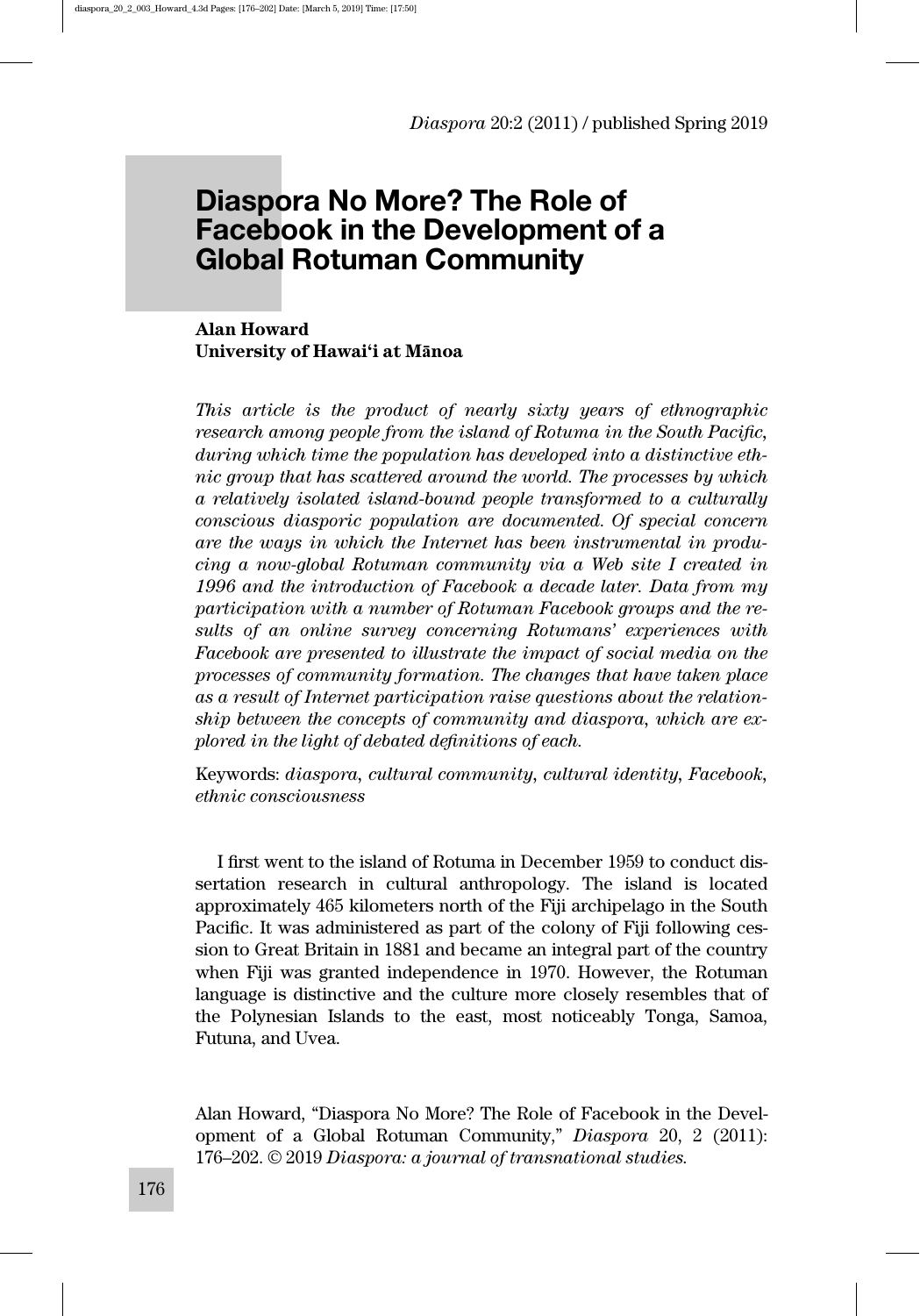Rotuma's association with Fiji has played a significant role in the population dynamics that lie at the heart of what I have labeled the Rotuman diaspora in several publications (Howard 1999, 2017; Howard and Rensel 2001). In this paper, I present a history of Rotuman outmigration and reflect on the terminology that I have used to describe it in three narrative contexts: accounts based on my initial research in Rotuma and Fiji; accounts based on research in Rotuma and Fiji, and among Rotumans in transnational settings following a return to the field in 1987; and accounts based on research into Rotuman participation on the Internet, and particularly on their use of social media.

Although my main concern in this paper is the role that social media, and Facebook in particular, have played in the formation of a global Rotuman community, upon reflection I raise the question of how appropriate it is to use the concept of diaspora in the current context. While social media has facilitated the role of Rotumans abroad in the political arena of Fijian politics, which resonates with discussions of diasporic participation in the politics of nation-states, the same discussion could be framed in terms of participation within a global Rotuman community that is glued together via communication channels provided by the Internet. The question then becomes, in this case at least, whether the concept of diaspora is superfluous at best, misleading or inappropriate at worst. Can we say that in the Rotuman case we have an instance of diaspora no more? Can the same be said of other groups?

Implicit in these questions is the notion that the processes associated with the concept of diaspora are best understood in historical context insofar as contingencies affecting migrants continue to change, dissolving old issues and creating new ones. In my view, the emergence of social media is of profound significance and has been radically transforming the context within which all social, cultural, and political activity take place, including contexts affecting what we have been referring to as diasporic populations.

#### Background to Rotuman Outmigration<sup>1</sup>

The historical record of Rotuman out-migration began soon after European intrusion in the early nineteenth century.2 Many early commentators reported that Rotuman men were eager to leave Rotuma aboard European vessels and took every opportunity to do so (e.g., Bennett 1831, 480). Some forty years later Litton Forbes wrote, "Scarcely a man on the island but has been more or less of a traveller. It is no rare thing to find men who have visited [Le] Harve, or New York, or Calcutta" (1875, 226). Commenting on the extent of emigration in 1867, Rev. William Fletcher, the first European Methodist missionary stationed on Rotuma, wrote that upwards of seven hundred young men were known to have left the island in recent memory (Fletcher 1870).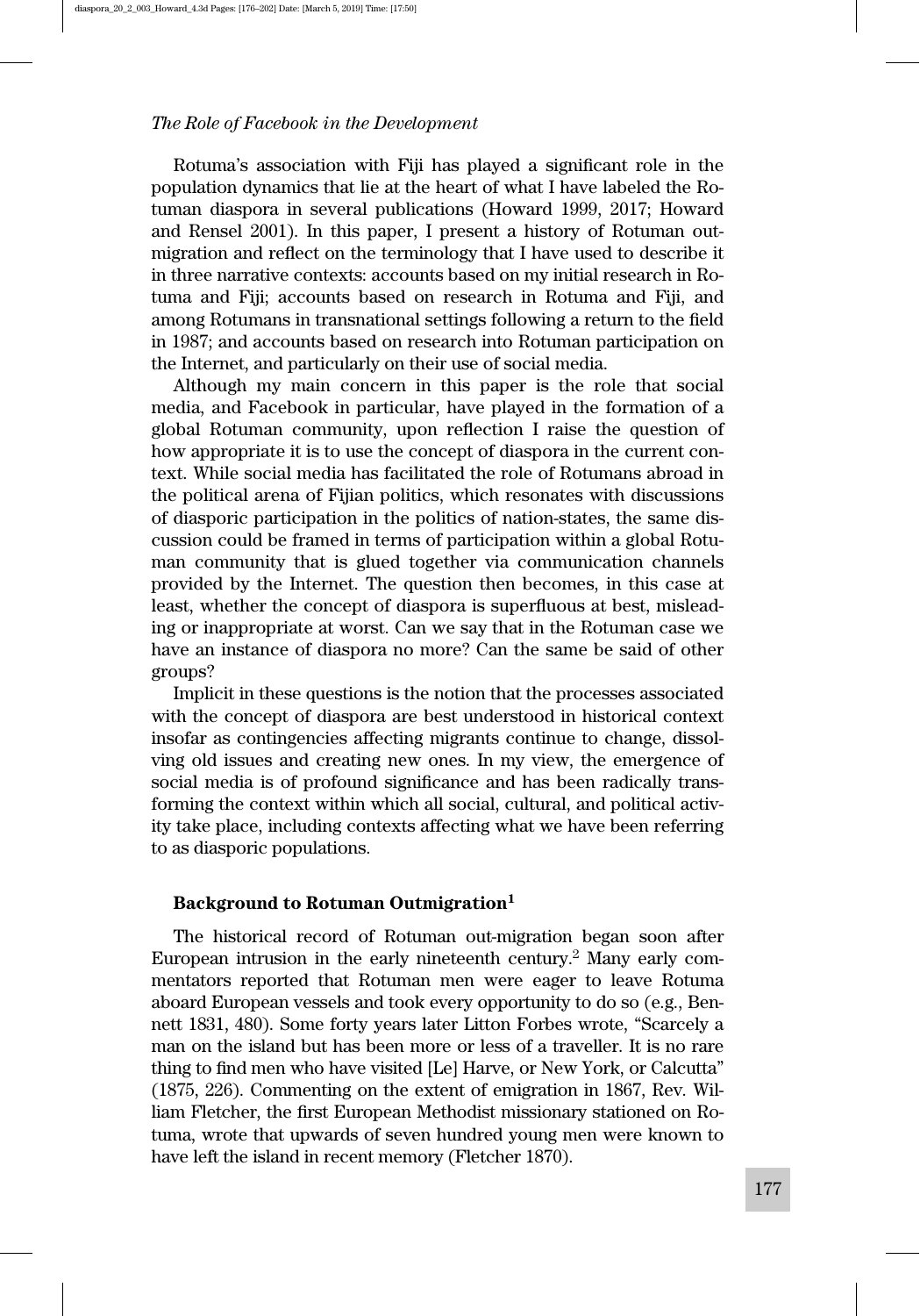While most of the men who left the island—either as sailors or as workers abroad (for example, pearl diving in the Torres Strait) returned home after some time away, a significant number did not. They left their ships in Australia, New Zealand, England, and elsewhere and took employment, married local women, and settled into a new life. Rotuma's isolation made it difficult for emigrants to keep in contact with their home island, and most of them more or less disappeared as far as their homebound relatives were concerned. For whatever reasons—limited literacy curtailing letter writing; transportation into the Pacific being too complicated, sporadic, and unpredictable; Rotumans being extraordinarily adaptive to and successful in new environments; or a combination of factors—communication was extremely limited.

Anxiety over unimpeded emigration of young men was one of the first issues raised by the chiefs of Rotuma in their negotiations with British authorities before cession in 1881. Thus, Arthur Gordon reported in 1879 that the chiefs desired regulations to check wholesale emigration. The concern for controlling emigration eventually led to the passage of Rotuma Regulation Number 3 in 1939, stating that "no native may leave Rotuma without the permission of the District Officer" (Rotuma Regulations 1939, 457).

Nevertheless, a substantial number of Rotumans to Fiji, establishing an enclave there. The outbreak of World War II accelerated Rotuman emigration to Fiji, and by 1946 approximately 17% of all Rotumans were residing there. The flow of this migration path accelerated markedly during the last half of the twentieth century as young Rotumans moved to Fiji's urban centers to pursue education and employment opportunities. Also stimulating out-migration was a rapid increase in the population of Rotumans resulting from a dramatic decrease in the death rate following World War II while the birth rate remained high, which strained the island's carrying capacity. Thus, whereas the 1956 Fiji census found 68% of Rotumans in the country living on their home island, by 2007 the figure had dropped to 19%. The overall number of Rotumans in Fiji as a whole (including Rotuma) increased during this time span from 4,422 to 10,137.

During the first year I spent in Rotuma (December 1959 to December 1960), the number of Rotumans on the island was about 3,000, while about 1,400 were elsewhere in Fiji. In an article I published shortly after returning from the field (Howard 1961), I referred to "the flow of population" from Rotuma to Fiji, while also acknowledging a return flow, mostly for temporary or limited term visits. I also used the terminology in vogue at the time—emigration, emigrants, out-migration, migrants to refer to the process and to the population involved.

# Dispersion of the Rotuman People

In addition to the year I spent doing ethnographic research on Rotuma, I spent a year in Fiji collecting data on Rotumans in Fiji. The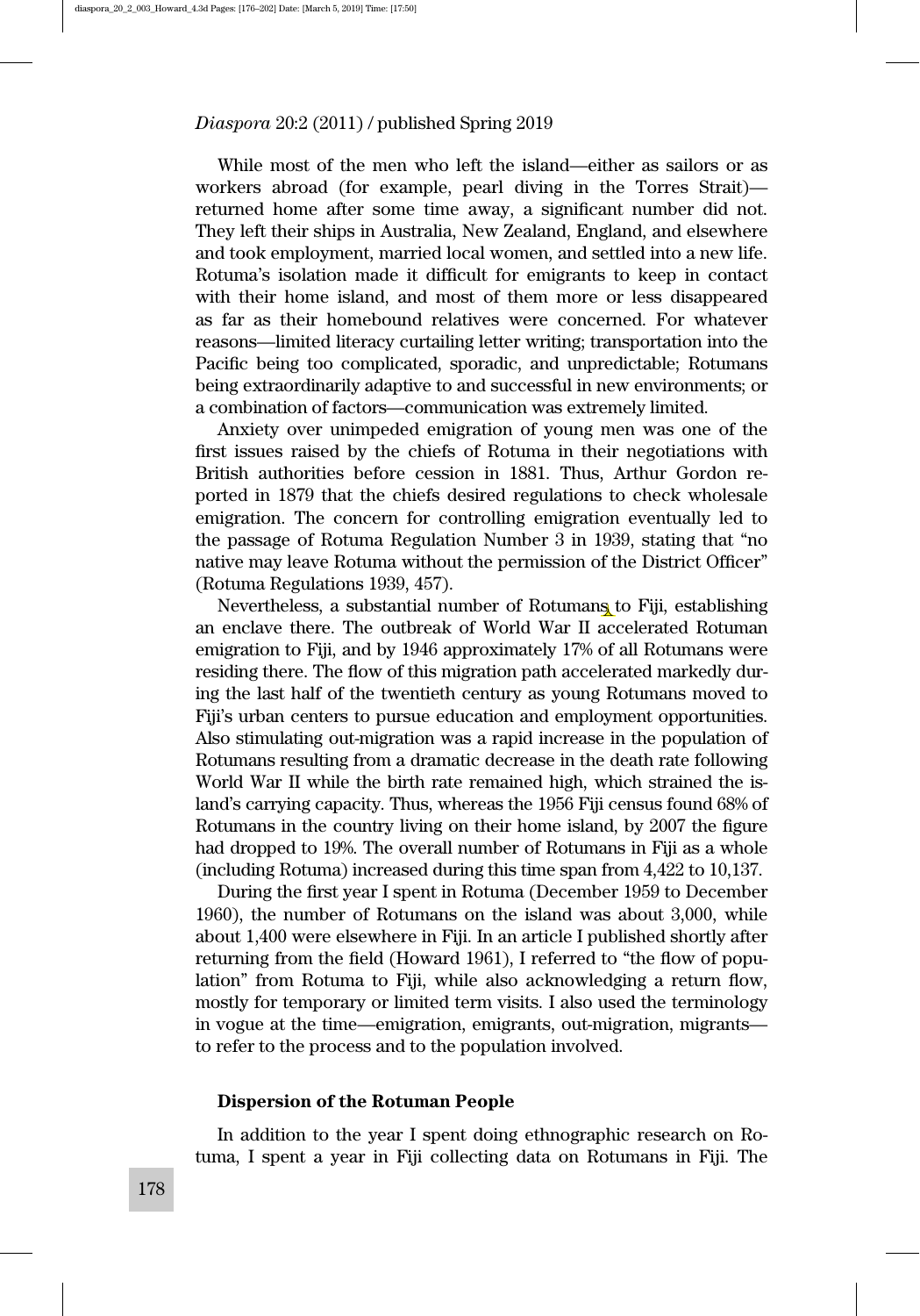focus of my study there was on how Rotumans as migrants were adapting to new, mostly urban environments. An important consequence of migration was the genesis of an ethnic consciousness among Rotumans. As they increasingly came into regularized contact with others (Fijians, Fiji Indians, Europeans, and so on), Rotumans were transformed from an ethnic aggregate to an ethnic community, that is, an interactive network based on their common heritage. This shift was accompanied by the development of ethnic consciousness—a recognition that one's ethnicity is a significant factor in ordering social relations within the broader society. As described in an early publication:

Ethnic consciousness may develop on an individual level in response to a number of circumstances: these include overt discrimination by others, a sense of superiority or inferiority, or status ambiguities that can be resolved by giving primacy to ethnicity. Collectively, ethnic consciousness emerges as a result of repeated messages circulated throughout networks of kinsmen, friends, and neighbors to the effect that other identity criteria are less significant for structuring interpersonal relations than ethnic differences. The redundancy of these messages serves to structure both social interaction among ethnic cohorts and an ideology of "we-ness," the sharing of a common social fate. The structural manifestations of these messages are the extension of close personal bonds characteristic of kinship and friendship to all who are members of the same ethnic category and the restricting of one's personal relationships to people within that category. That one member of the category is shamed, offended, or honored implies shame, anger, and honor for all vis-à-vis nonmembers. To the extent that nonmembers of an ethnic category view members as interchangeable, the redundancy of the relevance of ethnicity is likely to be reinforced. For example, when the message that an individual lost his job or was abused because of his ethnicity circulates through a network of people of the same category, indignation and emotional solidarity are more likely to be engendered than if other identity variables are acknowledged to have played a part. The notion of sharing a common fate, if accepted by members of an ethnic category, takes on the character of an ideology by which people interpret their relationships within and without the network of ethnic cohorts. (Howard and Howard 1977, 165–6)

Ethnic consciousness varied markedly in four Rotuman enclaves in Fiji (Levuka, Lautoka, Suva, and Vatukoula) and could be accounted for by three types of variables: demographic, social structural, and cultural. A critical mass had to be present for Rotuman ethnicity to become salient, and the larger the size of the enclave in relation to the overall population, the more visible the group became. Residence patterns also affected ethnic consciousness insofar as scattered housing resulted in less visibility than concentrated housing. Growth in numbers through immigration from the home island tended to increase ethnic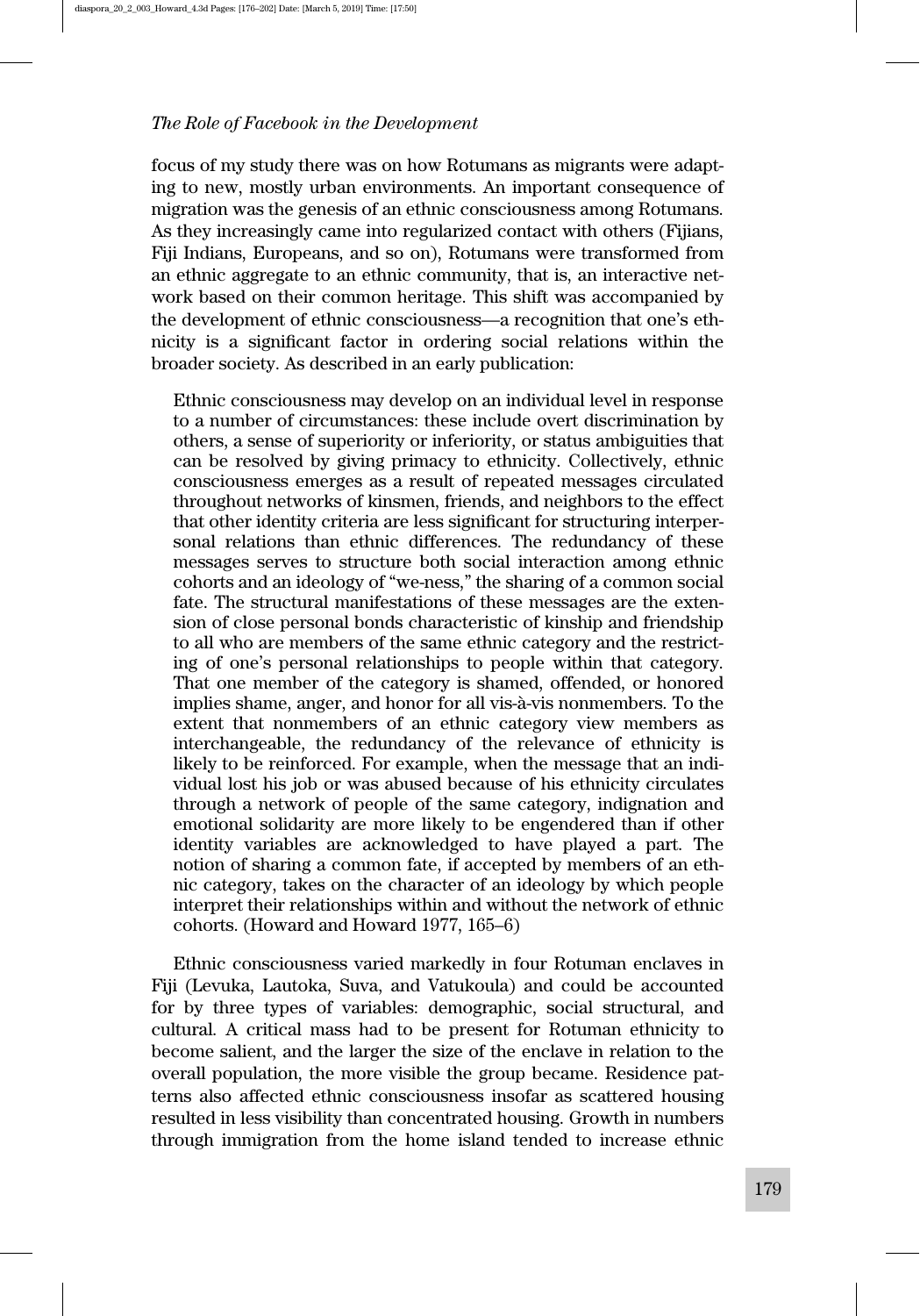consciousness because of the continual need to socialize newcomers, a process that encouraged the explication of cultural boundaries.

As Rotumans were exposed to higher forms of Western education, they learned to think about their heritage in abstract terms (in terms of laws, social organization, beliefs, and so forth). "Rotuman culture" thus became an object of thought, analysis, discussion, and debate. This new phenomenon required both the ability to distance oneself from one's cultural experience and the ability to make meaningful comparisons with other cultures. The result was the development of a cultural consciousness that paralleled ethnic consciousness. Cultural consciousness, in turn, is a significant component of cultural identity, that is, thinking about oneself as a member of a category (or community) based on shared cultural attributes.

Fiji has been a way station for many Rotumans who have emigrated elsewhere, including Australia and New Zealand, where substantial identifiable communities have developed. Rotuman communities of lesser size and varying cohesion have developed elsewhere, including Hawai'i, the San Francisco Bay Area, Vancouver in British Columbia, and Fort McMurray in Alberta, Canada. In addition, a substantial number of Rotumans to England, and a few families with Rotuman members settled in other places, including Sweden and Norway, for example. While no figures are available for Rotumans outside of Fiji, I estimate the current number of Rotuman migrants abroad to be around 3,000 to 4,000 while the home island population hovers around 1,800.

It is also important to note that Rotumans abroad have exceptionally high rates of intermarriage, mostly with Caucasians, leading to generations of offspring who are only partly Rotuman in terms of genealogy.<sup>3</sup> However, Rotumans are inclusive with regard to ethnicity so that anyone with a Rotuman ancestor, no matter how remote, can legitimately claim Rotuman identity and is accorded rights in land on the island that were associated with that ancestor, or ancestors. When this is taken into account, the number of transnational Rotumans is much higher, perhaps in the vicinity of 10,000 to 12,000.

Furthermore, a distinction needs to be made between the concepts of ethnicity and community. While all the offspring of Rotumans and part-Rotumans can be considered members of a Rotuman ethnic group, some dissociate themselves from other Rotumans and do not participate in Rotuman-centered activities. In effect, they are not members of Rotuman communities, wherever they exist, while non-Rotuman spouses and others (like inquisitive anthropologists, for example) can be considered members of Rotuman communities to the extent that they commit to relationships with ethnic Rotumans and are willing to participate in Rotuman cultural activities. As far as I can tell from multiple sources of data, the size of Rotuman communities abroad well exceeds the number of ethnic Rotumans.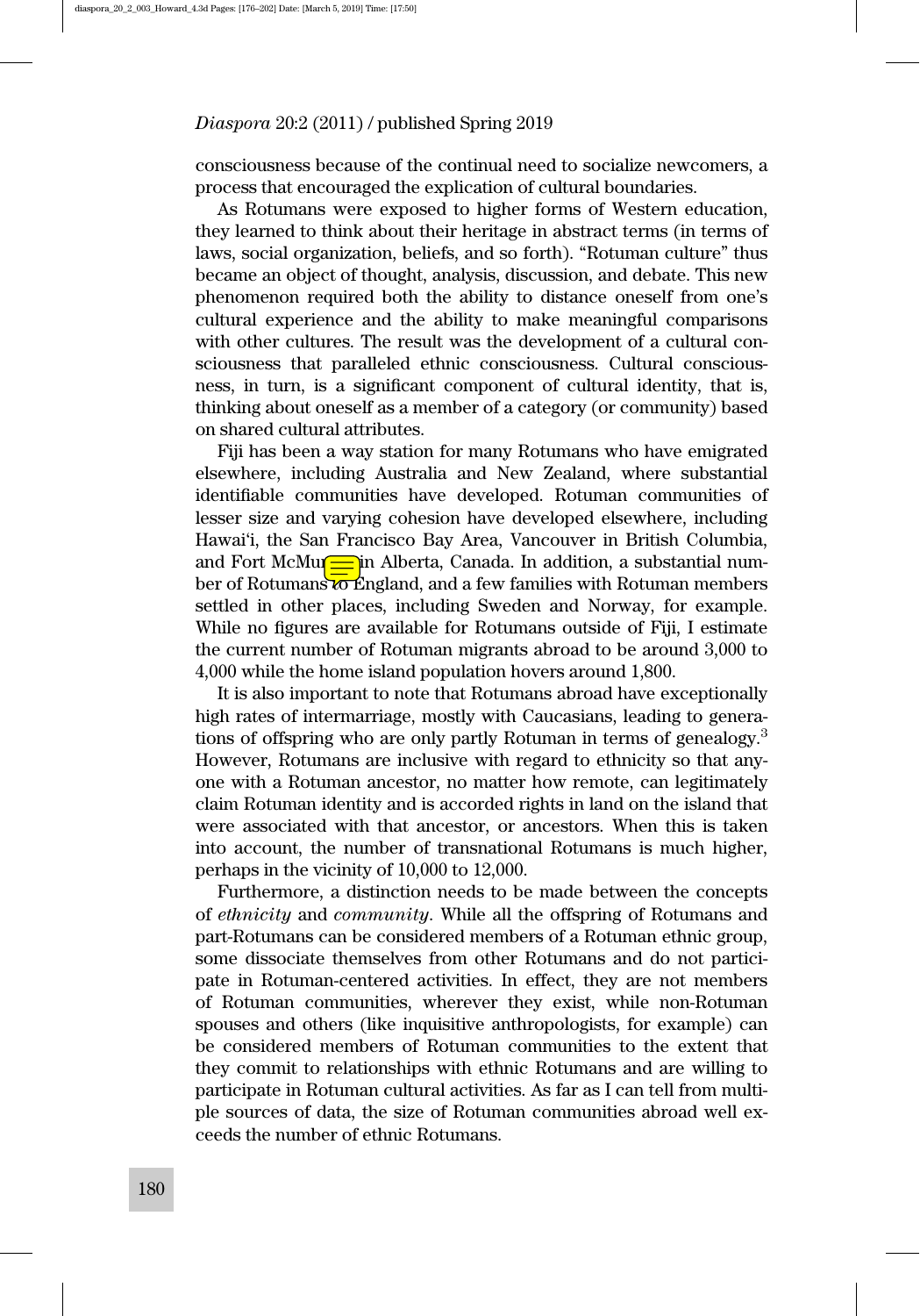#### Researching the Diaspora

After leaving Rotuma in 1960, I did not return till 1987, in order to introduce my wife, Jan Rensel, to the island that had played such a major role in my earlier professional career. She had recently earned an MA degree in anthropology and became excited about the possibility of doing her doctoral research on the island. As a result we returned to Rotuma for extended periods in 1988, 1989, and 1990. We have since visited the island, and engaged Rotumans in Fiji, numerous times for briefer periods in 1991, 1994, 1996, 1998, 2001, 2004, 2008, 2009, and 2012. In 1998 we initiated research among Rotumans in Australia and New Zealand, and have since visited and participated in Rotumancentered events in Hawai'i, the mainland United States, Canada, and England. Our main concerns in this research have been with the formation and functioning of diasporic communities, the preservation of and transmission of Rotuman language and culture, and issues of identity.

It was this engagement with Rotumans in transnational settings that led me to begin using the concept of diaspora, beginning in 1999, in reference to the now considerably dispersed Rotuman population. The term was attractive both because it implicated the historical processes of dispersion and because it was a convenient way of referring to the dispersed communities of Rotumans that had formed abroad or were in the process of formation. By that time the concept was general currency in the migration literature, although its precise meanings were being vigorously debated. On the one hand, the concept of diaspora had been accepted as a substitute for an array of terms describing the dispersion of ethnic or national populations—migration, immigrant, expatriate, refugee, guest-worker, exile community, overseas community, ethnic community—as well as with all the "forces and phenomena that constitute the transnational moment" (Tölölyan 1991, 3, 5); on the other hand, Tölölyan subsequently expresses concern that there is a danger of the concept becoming "a promiscuously capacious category that is taken to include all the adjacent phenomena to which it is linked but from which it actually differs in ways that are constitutive, that in fact make a viable definition of diaspora possible" (1996, 8). In an effort to distinguish discourse that conforms to prevailing notions of diaspora from overlapping concepts such as ethnicity, Tölölyan presents a historically structured discussion of material, demographic, administrative, discursive, and ideological factors that can be used to distinguish diasporas from other forms of population dispersion. Of special significance for the concerns in this paper is the affirmation of a collective subject—the requirement that migrants come to recognize themselves as a collectivity. Furthermore:

To participate in a community, diasporic individuals must not only have identities that differ from those prescribed by the dominant hostland culture, but also diaspora-specific social identities that are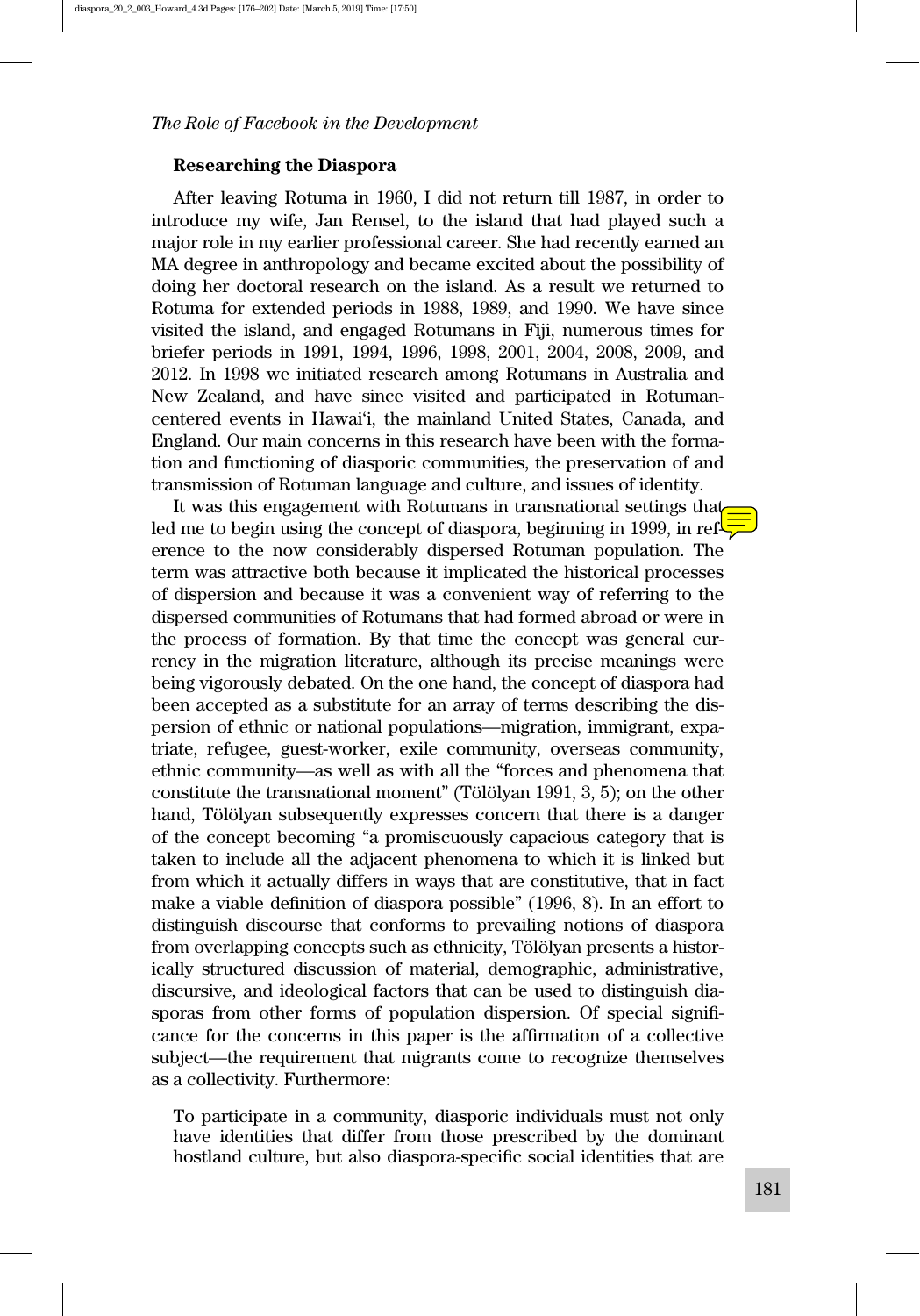constructed through interaction with the norms, values, discourses and practices of that diaspora's communal institutions, honoring some and transgressing others. (Tölölyan 1996, 29)

In concluding his overview with a reaction to Walter Conner's allencompassing definition of diaspora as "that segment of a people that lives outside the homeland" (1986), Tölölyan remarks:

A diaspora is never merely an accident of birth, a clump of individuals living outside their ancestral homeland, each with a hybrid subjectivity, lacking collective practices that underscore (not just) their difference from others, but also their similarity to each other, and their links to the people on the homeland. (1996, 30)

A number of other commentators have wrestled with the problem of defining diaspora. For the most part, they differ with regard to the factors they consider to be central to the concept. For example, William Safran defines diasporas as expatriate minority communities that share several of the following characteristics:

1) they, or their ancestors, have been dispersed from a specific original "center" to two or more "peripheral," or foreign, regions; 2) they retain a collective memory, vision, or myth about their original homeland—its physical location, history, and achievements; 3) they believe that they are not—and perhaps cannot be—fully accepted by their host society and therefore feel partly alienated and insulated from it; 4) they regard their ancestral homeland as their true, ideal home and as the place to which they or their descendants would (or should) eventually return—when conditions are appropriate; 5) they believe that they should, collectively, be committed to the maintenance or restoration of their original homeland and to its safety and prosperity; and 6) they continue to relate, personally or vicariously, to that homeland in one way or another, and their ethnocommunal consciousness and solidarity are importantly defined by the existence of such a relationship. (Safran 1991, 83–4)

As a required combination of characteristics we might call this a "restrictive" definition of diaspora, which Safran acknowledges only conforms to the ideal type of the Jewish diaspora, although he acknowledges that the Armenian, Maghrebi, Turkish, Palestinian, Cuban, Greek, Chinese, and Polish diasporas can legitimately be spoken of in terms of that definition. It should be made clear at the outset that the Rotuman case falls well short of Safran's definition, conforming to only four of his conditions (items 1, 2, 5, and 6).

In response to Safran, James Clifford, while applauding his emphasis on comparative analysis as a means of moving the field of study forward, argues, "Rather than locating essential features, we might focus on diaspora's borders, on what it defines itself against." He states that the relational positioning at issue is not a process of absolute othering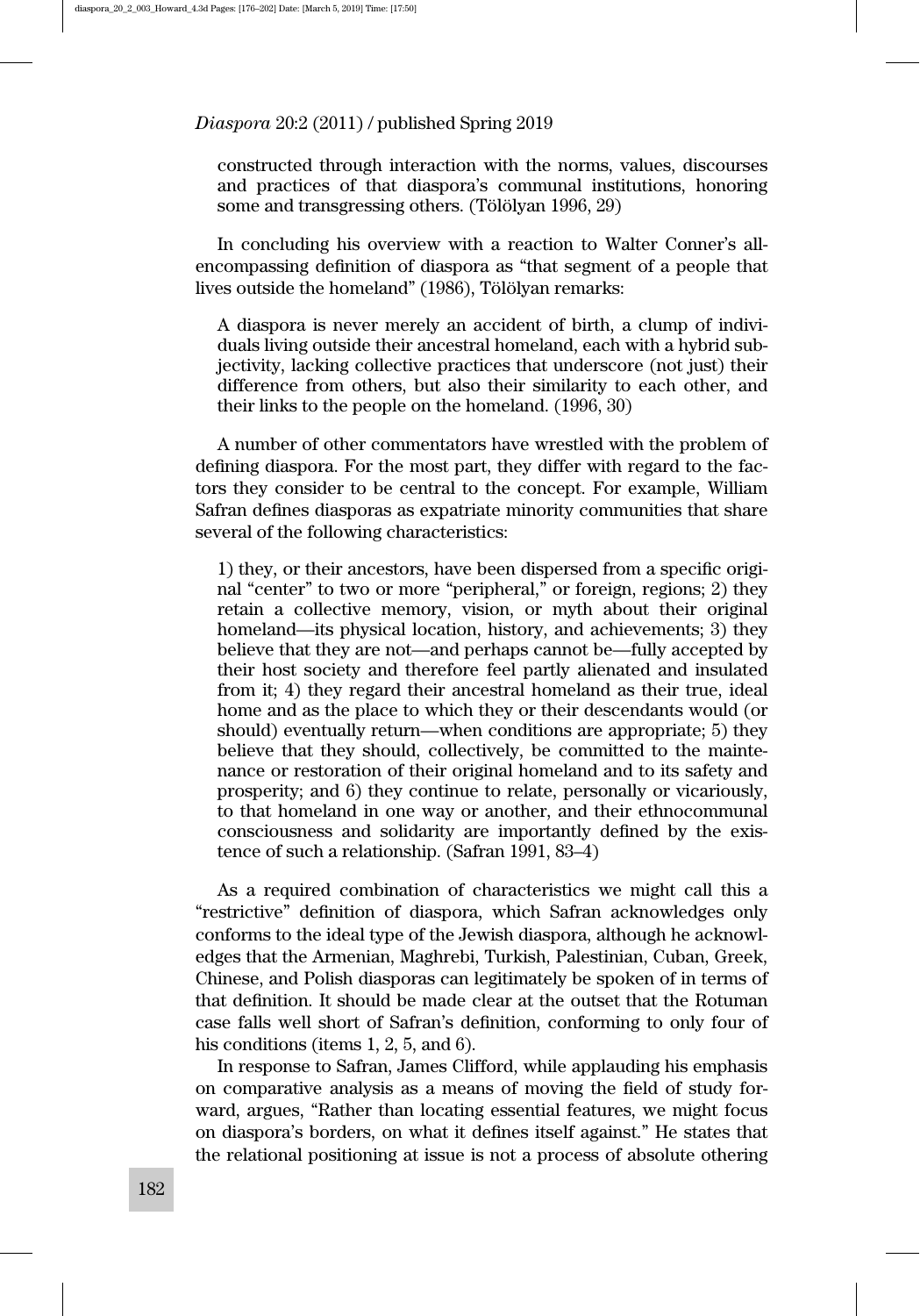but of entangled tension and asserts that "diasporas are caught up with and defined against (1) the norms of nation-states and (2) indigenous, and especially autochthonous, claims by 'tribal' peoples" (Clifford 1994, 307). By shifting the conceptualization of diaspora away from essential characteristics to an emphasis on discourse, Clifford opens the door to a much wider inclusion of dispersed populations. The conditions he proposes are much less restrictive than those proposed by Safran:

The language of diaspora is increasingly invoked by displaced peoples who feel (maintain, revive, invent) a connection with a prior home. This sense of connection must be strong enough to resist erasure through the normalizing processes of forgetting, assimilating, and distancing. Many minority groups that have not previously identified in this way are now reclaiming diasporic origins and affiliations. (Clifford 1994, 310)

The key issue for Clifford is "the currency, the value and the contemporaneity, of diaspora discourse" (1994, 310). Clifford's approach clearly draws the Rotuman case into the orbit of diasporic discussions, as we will see, not only from my studies of identity and concerns for linguistic and cultural preservation among transnational Rotumans, but because Rotumans themselves have adopted the term in reference to the worldwide dispersion of their population.

Another approach to the denotation of diaspora is Steven Vertovec's (1997) "three meanings of diaspora," which he exemplifies among South Asian religious groups. Vertovec detected variations in the meanings attributed to the term within a variety of academic disciplines, and labeled them "social form," "type of consciousness," and "mode of cultural production." The prototype of diaspora as social form is the Jewish diaspora, with its negative connotations associated with forced displacement, victimization, alienation, and loss—characteristics that have been attributed to the dispersion of Armenians and Africans among others. As a type of consciousness, diasporas are marked by a "dual or paradoxical nature": negatively by experiences of discrimination and exclusion, positively by identification with an historical heritage or a contemporary political force such as Islam. The third category of meaning, diaspora as a mode of cultural production, Vertovec associates with discussions of globalization that draw attention to "the world-wide flow of cultural objects, images and meanings resulting in variegated process of creolisation, back-and-forth transferences, mutual influences, new contestations, negotiations and constant transformations" (Vertovec 1997, 289). The focus here is on cultural identity and social relationships as they play out in various transnational contexts.

Lacking significant negative experiences of displacement, discrimination, alienation, or loss, the dispersion of Rotumans conforms to Vertovec's third type of diaspora as a mode of cultural production. $^4$  People left the island in pursuit of educational and occupational opportunities,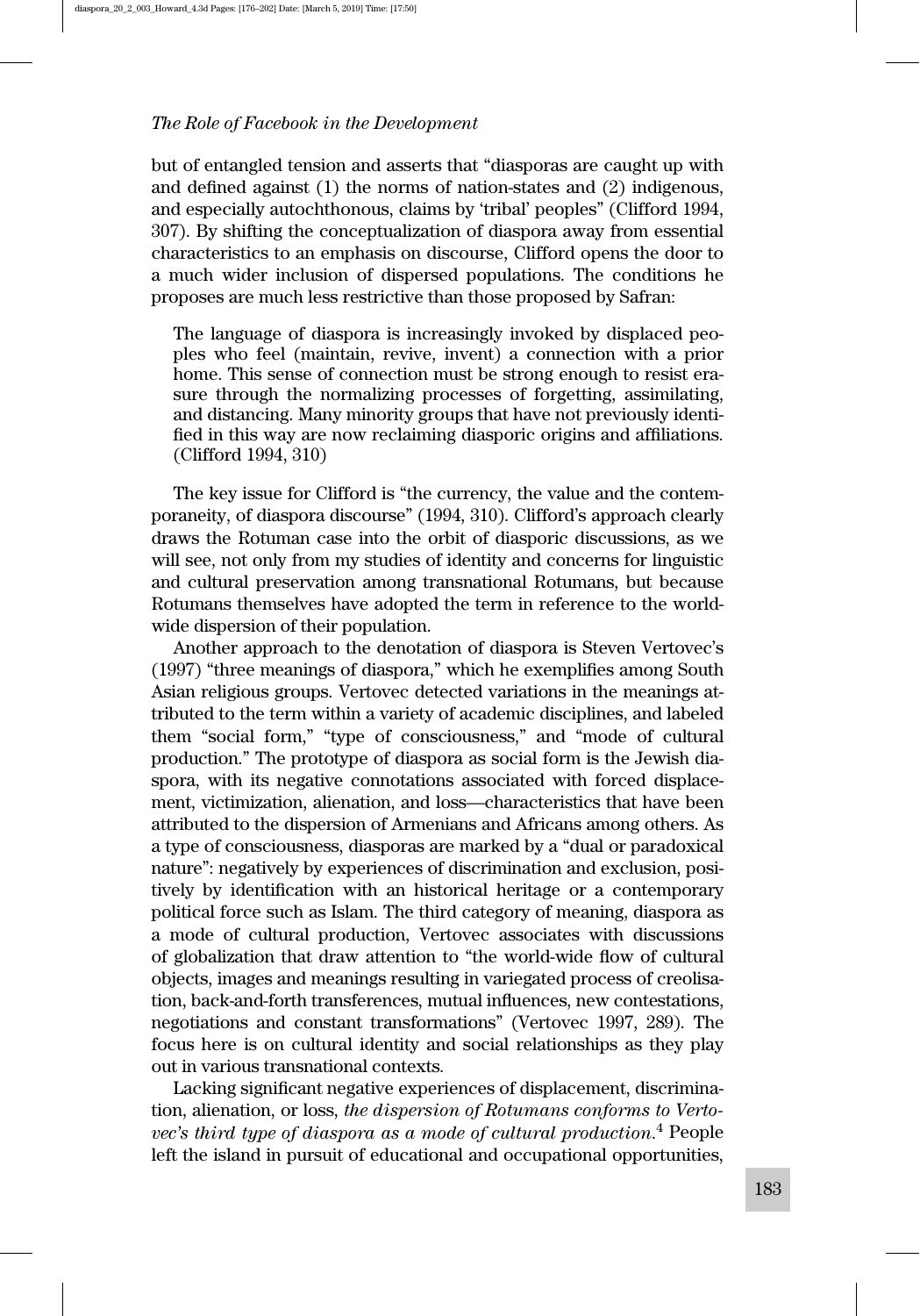and there is little evidence that they have experienced either discrimination or any other negative effects in their adaptation to new environments. In fact, Rotumans have been extraordinarily successful both educationally and occupationally wherever they have gone, with disproportionate numbers achieving advanced degrees and positions in medicine, the law, business management, and other professions, while those with less education have established reputations for hard work, diligence, and reliability at blue-collar occupations, often rising to positions of management (see Howard 1966 for a discussion of the factors that may have led to this level of adaptability).

One of the consequences of educational and occupational success abroad is that Rotuman migrants have never formed ghettoized enclaves. Being readily employable, they have had multiple options, not only in places to work but also in places to live. This dispersion means that they have generally interacted more with others than with Rotumans, both as workmates and as neighbors. Not surprisingly, therefore, there are no indications of Rotumans forming any kind of political pressure group within the nations to which they have emigrated. Rather, the focus has been on matters of cultural identity, preservation and perpetuation of the Rotuman language, and the like—matters internal to the Rotuman community.

It is also the case that outside of Fiji the ethnic category Rotuman is virtually unknown. Most people in foreign countries where Rotumans have settled have never heard of Rotuma. When asked where they are from, migrants often answer "from Fiji," or simply identify themselves as "Polynesian," rather than go through the lengthy process of explaining where Rotuma is, how Rotumans differ from Fijians, etc. The overall tendency, in fact, has been to avoid questions of ethnicity entirely and simply blend into the general population wherever possible. This was especially true in earlier periods, before it became chic and politically advantageous to belong to an ethnic group other than white Australian, New Zealander, and so on. (For a discussion of the problems of community formation among Rotumans abroad, see Rensel and Howard 2014.)

It has therefore been relatively easy for Rotuman migrants to dissociate themselves from their cultural heritage and to assume an identity that is more convenient for part, if not most, of the time. Given these centrifugal tendencies, we (Jan and I) were motivated to study the contingencies that facilitated the formation of Rotuman communities abroad, and that led to the celebration of Rotuman identity along with attempts to preserve their cultural heritage. Based on our research among Rotumans in Fiji, Australia, New Zealand, and Hawai'i, in an article entitled "Where Has Rotuman Culture Gone? And What Is It Doing There?" (Howard and Rensel 2001), we drew attention to the historical uniqueness of the processes that shaped the expressions of Rotuman identity in each location. However, given these variations, we were also able to discern commonalities associated with a desire among a core group in each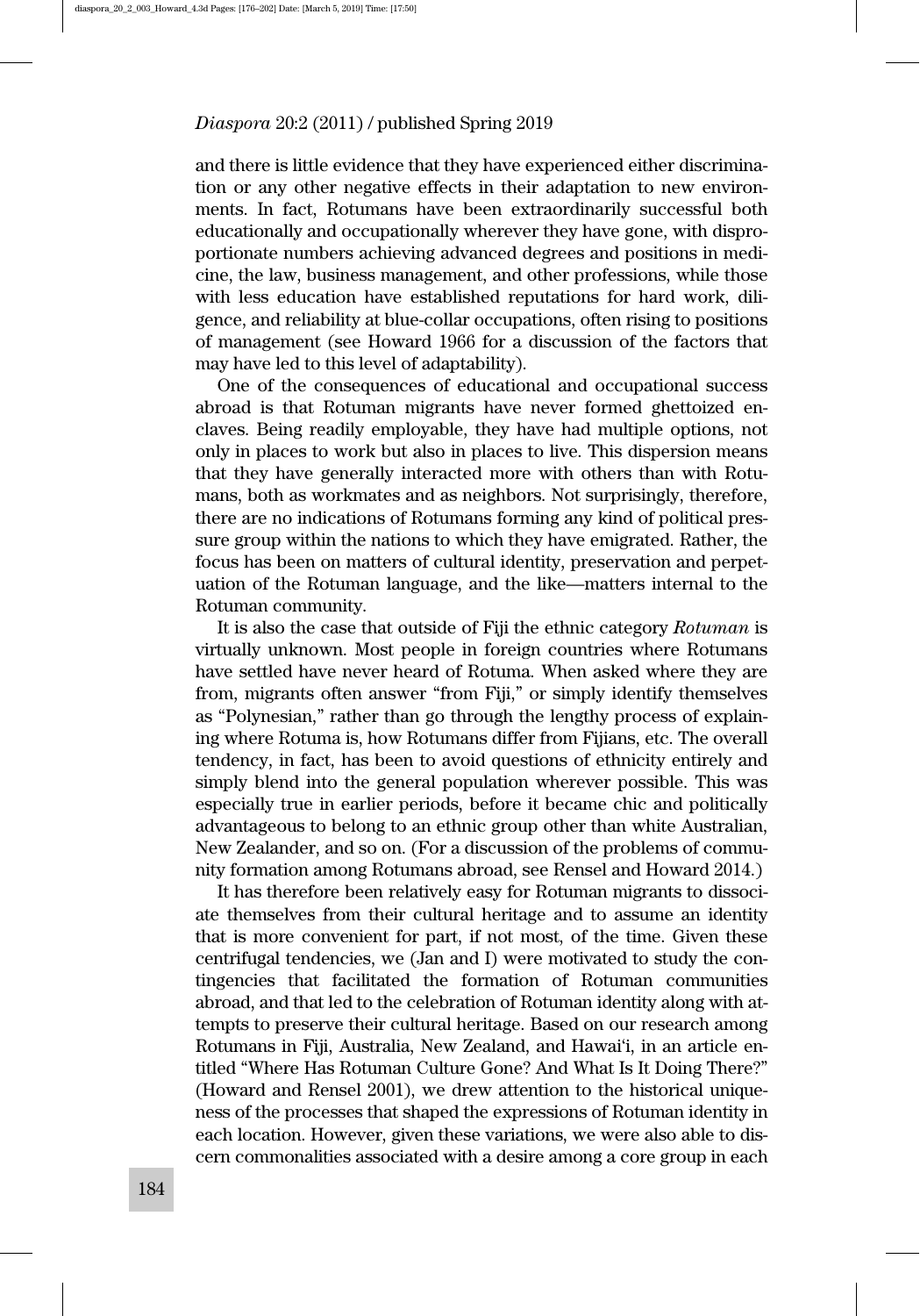venue to perpetuate the culture, and indeed, at times, to re-create it. This involved the objectification of culture as a set of customs, attitudes, beliefs, etc., making it possible to disassemble it into component parts, into modules like language, dance, food preparation, customs related to weddings, etc., and confined in action to special time frames (such as Saturdays, when people are not at work, or Sunday church services). We also identified a phenomenon we termed "cultural bonding":

We conceive of cultural bonding as a communicative process whereby individuals reinforce notions of sameness (we-ness) by choosing to stress certain cultural attributes from a broader array. Such shared attributes might include talking the same language (sharing an accent, using the same metaphors, and so on), mimicking one another's body language, agreeing with one another's opinions (or negotiating the bases for disagreement on a common foundation of agreement), or mutually choosing to participate in specific ceremonies or dance forms. (Howard and Rensel 2001, 83)

Whereas the processes of cultural bonding in so-called traditional communities (the island of Rotuma, for example) are largely unconsciously patterned, in heterogeneous settings they are more a matter of conscious choice. Formation of an ethnic community in such an environment involves the conscious selection of cultural attributes perceived as unique to the ethnic group, elements that distinguish it from other ethnic groups. In cities like Sydney, Melbourne, Auckland, and Honolulu, people consciously choose to associate with others as Rotumans and consciously select objectified cultural aspects they identify as Rotuman—aspects that reinforce their social bonds.<sup>5</sup>

In the light of these observations we suggested a modification of the notion of "culture" as it appears in many discussions of diaspora:

we prefer to think of people as "doing culture" rather than "having culture." Metaphorically speaking, this conception suggests a notion of culture as an activity rather than as a thing or a patterned repertoire of things. People form communities by doing culture, that is, by agreeing, overtly or tacitly, to emphasize a selected segment of their total personal repertoires of models for acting and communicating. They maintain communities through cultural bonding and by filtering out cultural materials that they experience as disruptive. (Howard and Rensel 2001, 84)

We concluded our article with the following answer to the question posed by our title:

Rotuman culture has been reconstituted in a number of places where communities, formed through the process of cultural bonding, have come into being. The communities have evolved differently in different contexts, but they all have been formed on the basis of a commitment to conscious, objectified notions of Rotuman language,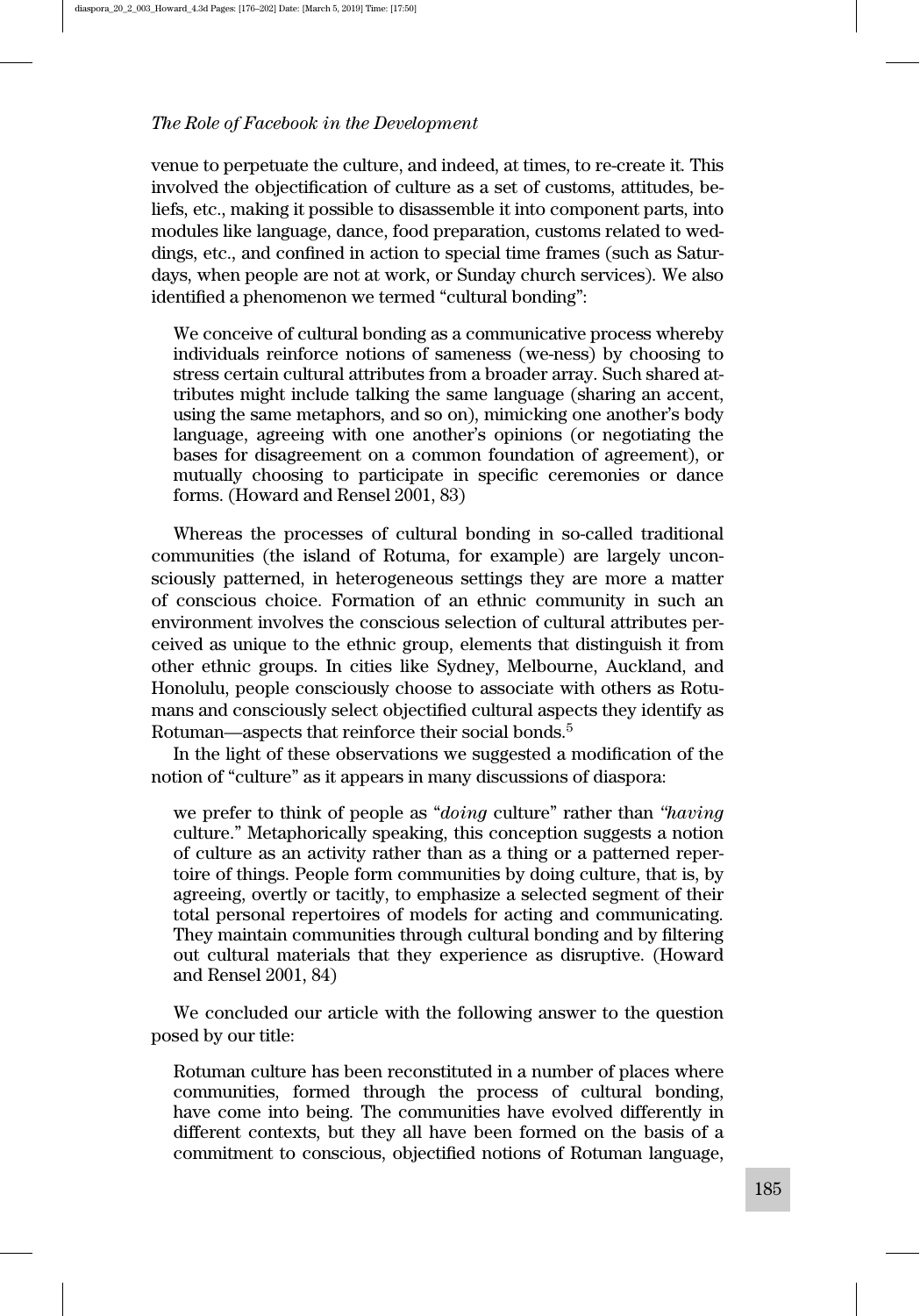customs, and beliefs—modules they identify as distinctively Rotuman. The island of Rotuma remains central for all emigrant enclaves precisely because it is the one place where the doing of Rotuman culture is continuous. (Howard and Rensel 2001, 85)

Insofar as cultural identity is deemed to be central to most definitions of diasporic populations, the matter of cultural identity among migrant Rotumans requires further consideration. In the words of Stuart Hall, we should think of identity "as a 'production,' which is never complete, always in process" (Hall 1990, 222). One way of conceptualizing identity formation in diaspora is by referring to it as "hybrid" or "hybridized" (Smith and Leavy 2008; Marotta 2011), but I am dissatisfied with such concepts, perhaps because of their metaphorical roots in biology and their earlier application to "racial" interbreeding. I much prefer the concept "multicultural" when applied to the cultural identity of Rotumans in diaspora. The notion of multiculturalism and its application to identity has been well defined by Peter Adler:

the multicultural individual is propelled from identity to identity through a process of both cultural learning and cultural un-learning. The multicultural person . . . is always recreating his or her identity. He or she moves through one experience of self to another, incorporating here, discarding there, responding dynamically and situationally. The multicultural person is always in flux, the configuration of loyalties and identifications changing, the overall image of self perpetually being reformulated through experience and contact with the world. (1998, 234)

In the perspective of Joseph Straubhaar (2008), Rotuman cultural selves in diaspora become "layered" and constantly change over time as individuals are exposed to new cultural experiences through personal interactions or by exposure to various kinds of media.

Still, although Rotuman identity was alive and well in most diasporic contexts before the advent of the Internet, communities were isolated from one another. and in some places people were unaware of other Rotumans residing in the same vicinity. The advent of the Internet changed all that, beginning with the Rotuma Website, which I created in 1996, and followed by the arrival of social media, and particularly Facebook, which became available to the general public in 2006.

# The Rotuma Website<sup>6</sup>

Not long after getting wired for e-mail myself, I began to share news concerning Rotuma with a few colleagues who had also done research on the island. The network expanded through firsthand contact with Rotumans, or spouses of Rotumans, who were online. In 1995 I started ROTUMANET, a list of interested parties with whom I shared news from any of the scattered Rotuman communities. Items were sent to me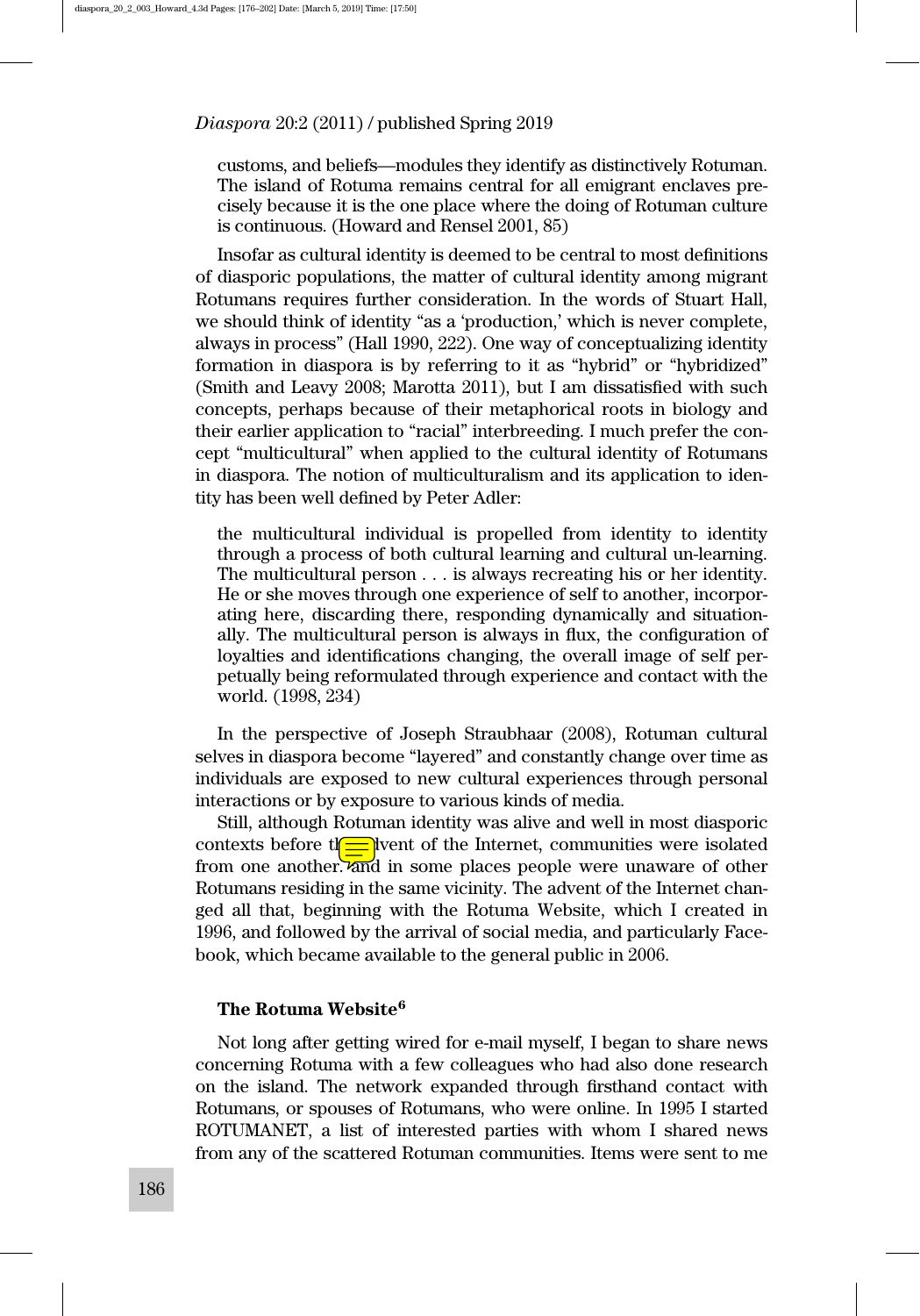via e-mail, fax, or regular mail, and I relayed them to everyone on the list, which grew to more than sixty e-mail addresses. The population served by ROTUMANET was considerably larger, however, since many of the recipients printed out copies of the news they received for friends, relatives, church groups, and Rotuman organizations.

When, toward the end of 1996, technological developments reached the stage where relatively unsophisticated computer addicts like myself could put together a Web site, the temptation was too great to resist. My motivation was two-fold: to facilitate the preservation and generational transmission of a cultural legacy that I had come to greatly admire, and to make available to Rotumans everywhere publications and archival materials that had been written about them and the island.7 The mission statement on the home page declares twin purposes: to provide information about Rotuman history, language, population, and culture; and to provide visitors to the site with news from Rotuman communities around the world.

Over the years the site, which I continue to manage, has grown to over 15,000 files of texts, photos, and videos. It includes sections on Rotuman history, geography, archaeology, language, culture, population, arts and crafts, economy, religion, political organization, music, myths, and legends drawn from my own and Jan's research, archival documents from a wide variety of sources, and publications dating back to the mid-nineteenth century. These sections now compose only a small portion of the total site, but for the concerns of this paper I will focus on four additional sections: the News Page, Bulletin Board, Rotuman Forum, and the Rotuman Register.

The News Page (http://www.rotuma.net/os/News.html) was a natural development from ROTUMANET. Rotumans from around the world, including Rotuma, have sent me news by post or e-mail, which I upload to the News Page. While they continue to do so, in more recent times I am also alerted by Google of any mention on the Internet of items mentioning Rotuma or Rotumans. Often these are from newspaper or magazine Web sites containing news stories, which I then upload to the News Page. Feedback concerning the news postings has been extremely gratifying. Rotumans in several different locations have reported that they visit the Web site frequently, print out the news, and circulate it to other Rotumans in their area. A number of individuals have become regular correspondents, sending news periodically from their communities for posting. Past news is accessible in a News Archive, organized by month, dating back to 1996.

The Bulletin Board (http://www.rotuma.net/os/bulletboard.htm) began as an open Message Board, on which visitors could post their own messages and respond to previous postings. It was well used for a number of purposes, including locating friends and relatives, announcing upcoming events, expressing views on various issues, and engaging in humorous banter reminiscent of family gatherings on Rotuma. Individuals and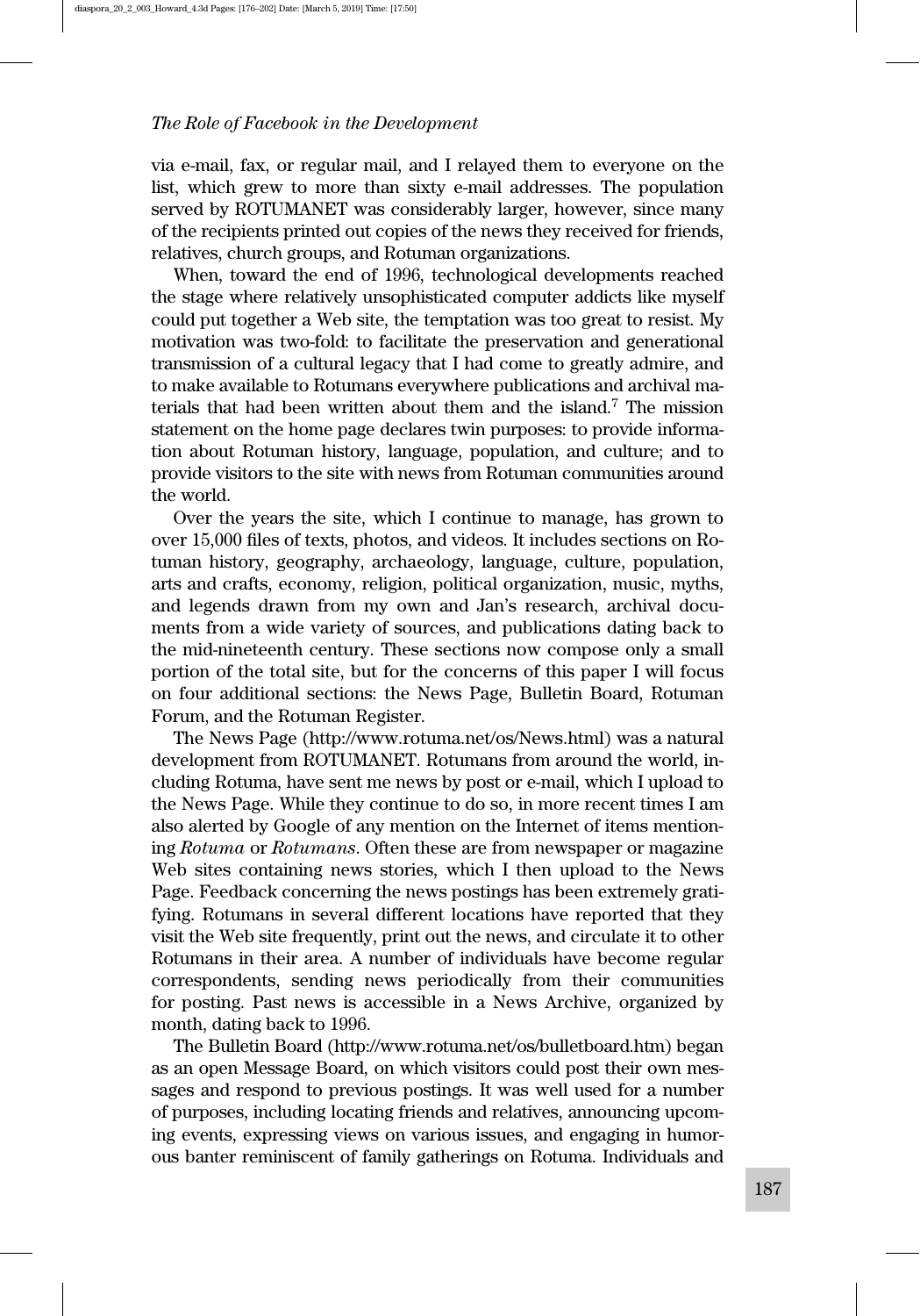groups made their presence known from such faraway places as Hong Kong, Laos, Sweden, and Nanaimo (Canada), as well as from places with well-established Rotuman communities. It was heartwarming to see friends and relatives who had been out of touch discover one another and exchange messages. In a few poignant instances individuals requesting help in locating long-lost relatives were duly rewarded. In other cases web contact led to actual reunions or attendance at cultural events. Messages were mostly in English, although many contained a mix of Rotuman and English, and some were exclusively in Rotuman.8

The influence of cyberculture was apparent on the Message Board; for instance, most participants used aliases instead of their actual names. While the majority of the interactions were benign and bore the unmistakable stamp of Rotuman cultural patterns, especially in the role that humor plays, the venue came to be dominated by a small group of users who posted a series of offensive messages marked by foul language, nasty personal attacks, and disrespect for Rotuman customs. When repeated pleas for civility failed to have an effect, and in response to complaints from a number of regular visitors, I reluctantly decided to remove the Message Board and replace it with a managed Bulletin Board that requires users to send messages directly to me for posting. Users are required to reveal their full names and where they live, and I exercise the right to edit or reject items containing offensive materials. For the most part, however, the Bulletin Board is used to announce forthcoming events, propose reunions, make requests for information, etc.

The Rotuman Forum (http://www.rotuma.net/os/Forum/Forum1.html) was established as a place on the Web site where people could express their views on matters of concern to Rotumans. As with the bulletin board, the Rotuman Forum requires users to send messages directly to me for posting and to provide their actual names and place of residence. Jan and I take an active role in screening messages for unsuitable language and personal attacks but have otherwise posted messages without regard to the opinions expressed or to biased information. And although we edit every submission for grammar, spelling, and clarity, we check with authors to make sure we have not distorted their meaning before posting.

The Rotuman Forum (RF) differs from sites based on message boards or blogs. For one, postings tend to be much less frequent. Weeks may go by without a submission. Also, the section is divided into individual forums, which, though topically coherent, are not the precise equivalent of "threads" in open postings. In some cases, we allocate submissions to a particular category even though the author may not be responding directly to any previous posting. In short, the Rotuman Forum has more in common with letters to a newspaper editor than with the spontaneous conversations that characterize most message boards and blogs.

Submitters have ranged from professionals and office workers to housewives and students. And although a significant proportion of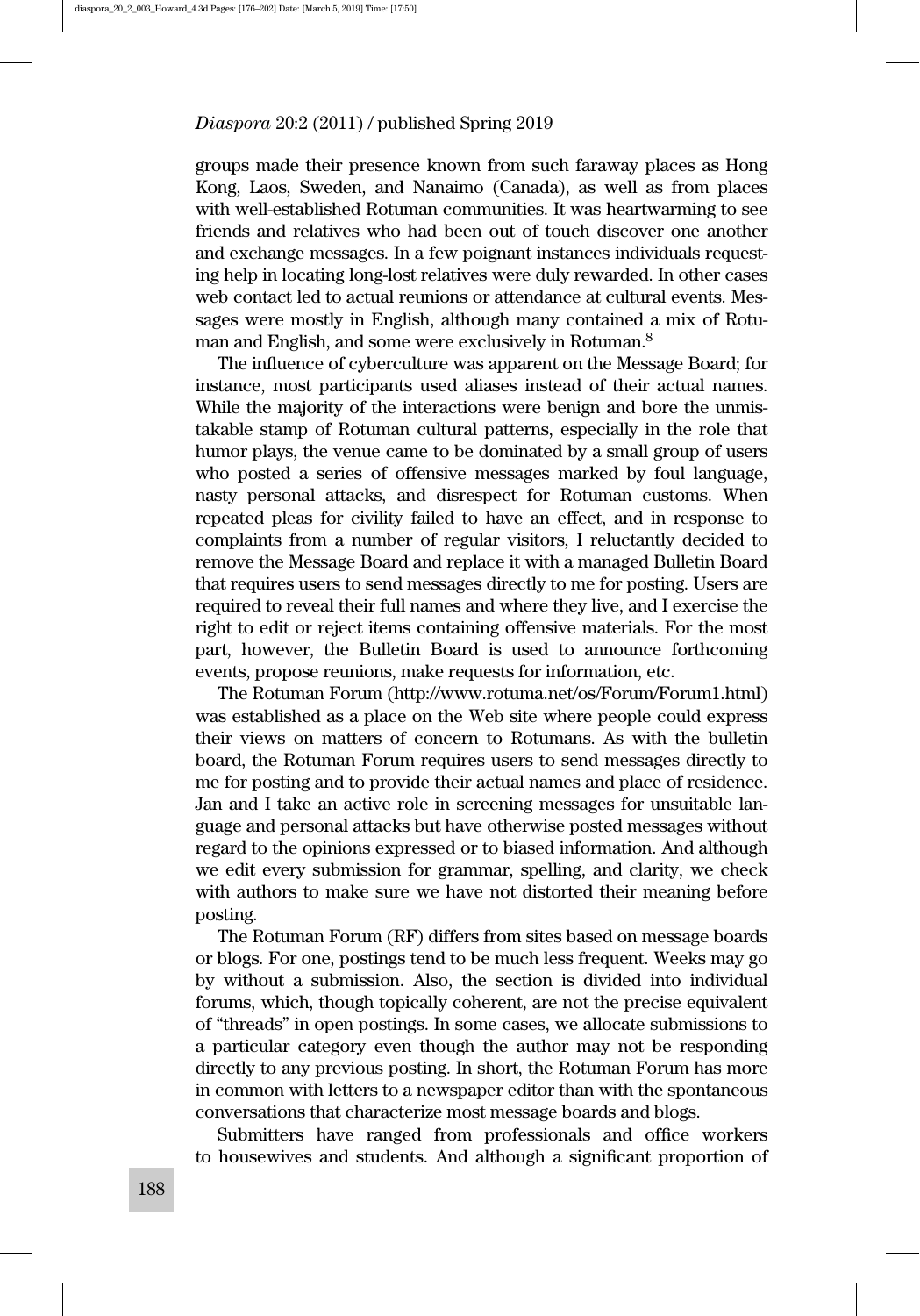contributions are from first-generation expatriates, their children and grandchildren have freely contributed to the forum, sometimes based on visits to Rotuma, sometimes in response to issues that bear on their identity as Rotumans. For many of these second-and third-generation individuals, the Internet has provided an opportunity to explore their cultural roots in ways denied them by parents and grandparents who made no effort to transmit Rotuman cultural knowledge. In general, we have not detected any particular biases distinguishing submitters by gender, age, occupation, or place of residence.

To date, fifty-two topical forums have been generated. They can be roughly grouped into four major categories: (1) political issues, (2) aspects of Rotuman identity, (3) the development of Rotuma, and (4) problems confronting Rotumans on the island.

Twenty-one of the topical forums (40.4%) concerned political issues. The majority of these discussions (14) concern Rotuma's relationship with Fiji, with opinions ranging from a call for Rotuma's independence to increased political and economic autonomy within Fiji to expressions of satisfaction with the current arrangement. In general, reactions to arguments for secession were overwhelmingly negative, with numerous commentators pointing to the economic benefits of Rotuma's inclusion in the Fiji polity. Of particular interest for our concerns was a subsidiary argument regarding the right of expatriates to express opinions on the matter. As one critic put it:

It is truly amazing how so many folks who are unwilling to live the hard life of Rotuma think that they know what is best for Rotuma. What I am saying is without any particular opinion either way whether Rotuma should have independence or not. It is not that I don't care what happens to my family, BUT as THEY have to live there—NOT me—it is for THEM to decide what they want. And contrary to the pedantic attitude of "more highly educated" individuals, regardless of lack of "formal" education, people living in Rotuma are very aware of what they want and need—it is NOT for those of us who are not willing to live there and be there to decide! (RF: Rotuman Independence, 28 January 1998)

A Rotuman residing in Australia responded, defending the right of expatriates to have a say in such matters:

To suggest that this is solely the prerogative of those who live at home is, in my view, a very blinkered and destructive outlook on how we could work together. Rotumans who live abroad have a very worthwhile contribution to make. Don't forget many if not all of us abroad have legal as well as social rights and obligations in respect of land and other matters in Rotuma. Let us not stifle healthy, wellmeaning and constructive discussion.

Finally, I for one sought refuge overseas . . . to give my children the opportunities that I never had. Out of sight but certainly not out of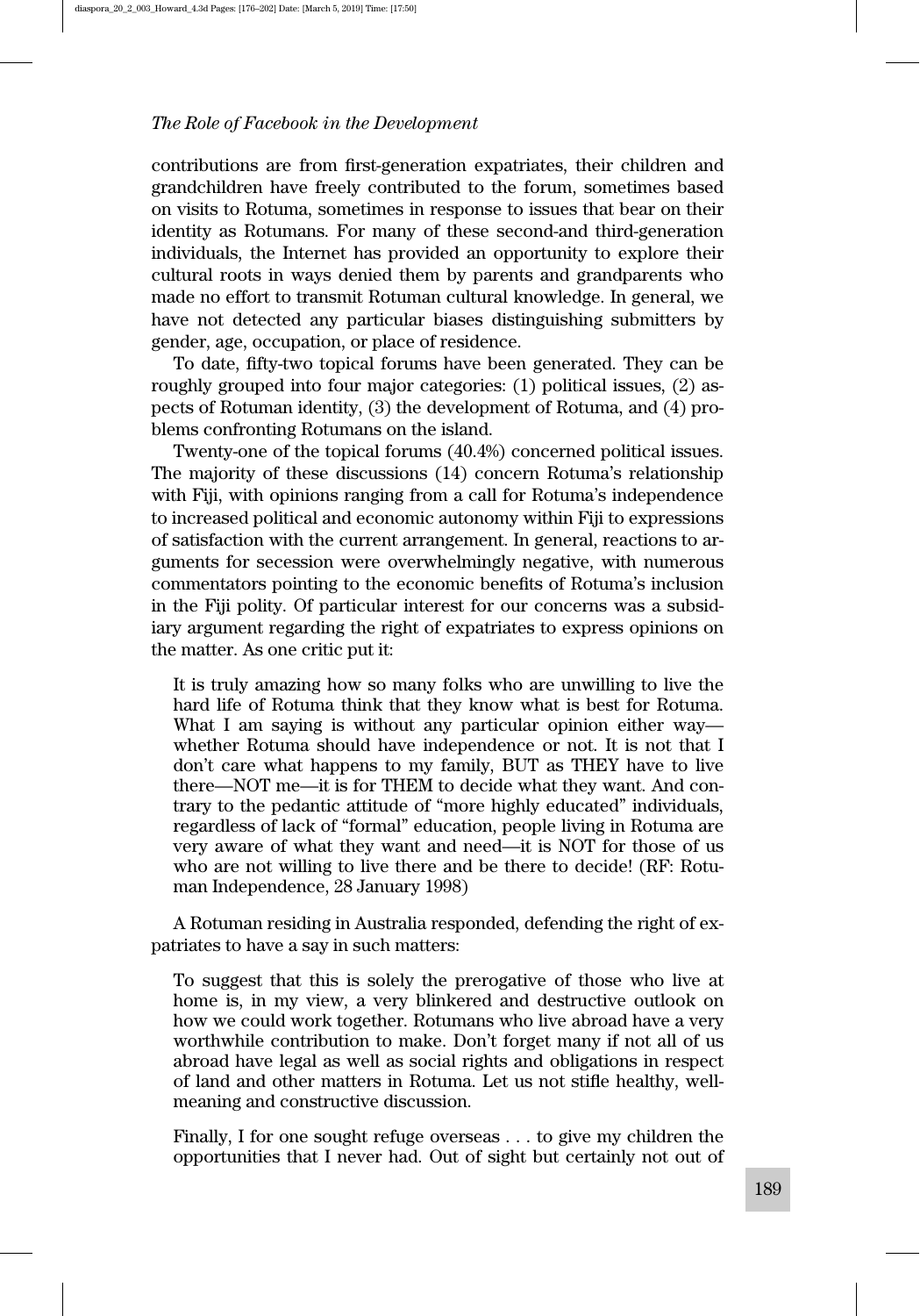mind. I believe I speak for most of the Rotumans overseas on this point. Hopefully, our children will continue our contributions to our home island in a bigger and better way. So please do not shut us out. We can make a real and valuable difference. (RF: The Coup in Fiji, ca. April 2002)

And, after an extensive commentary on the governance of Rotuma, a Rotuman woman who worked for an agency concerned with developing entrepreneurial skills and funded by the United Nations and International Labour Organization commented:

I certainly believe that Rotumans on the island know what's best for them, on how they decide to live their day-to-day lives . . . however, they need to accept the fact that we now live in a global village economy and not in isolation from the rest of the world, so they may need to allow good ideas from their "refugee" children and kainaga [relatives] living in Fiji or abroad to make Rotuma a thriving island that can be enjoyed by all, including present and future generations. (RF: On the Governance of Rotuma, ca. July 2004)

The remainder of the political forums mostly had to do with governance issues on the island, including matters of political structure (the role of chiefs, elected district representatives, and the district officer who is appointed by the governor of Fiji) and the role of customary principles and procedures. These issues recently came to a head when the Fiji government, after a couple of years of consultation with Rotuman groups on the island and in other parts of Fiji, drafted two legislative bills in 2015, one replacing the Rotuma Act of 1978, the other replacing the Rotuma Land Act of 1959. The reactions on the Internet (including social media) of expatriate Rotumans when drafts of the bills were circulated were passionately critical. They flooded the government with petitions in opposition to the bills and organized informational meetings in Fiji and Rotuma to make the reasons for their objections clear, while pointing out how both bills violated traditional Rotuman customary laws and procedures in multiple ways. Their efforts have thus far been successful, resulting in the bills being temporarily withdrawn from Parliament and a new round of consultations beginning (for a selection of commentaries in the Rotuma Forum go to http://www.rotuma.net/os/Forum/Forum56.html; for a more extensive discussion of the Rotuma Forum, see Howard and Rensel 2012).

Ten of the forums concern aspects of Rotuman identity, with two themes emerging. One focuses on the authenticity, or lack of it, in representations of Rotuman culture abroad, whether in dance performances, movie documentaries, or traditional artifacts. Laments over the relative absence of the Rotuman language in favor of English on the Internet (including the Rotuma Website) are also present. The second theme in this category is a great pride in Rotuman identity, expressed in rapturous reminiscences of time spent on the island, extolling the beauty of the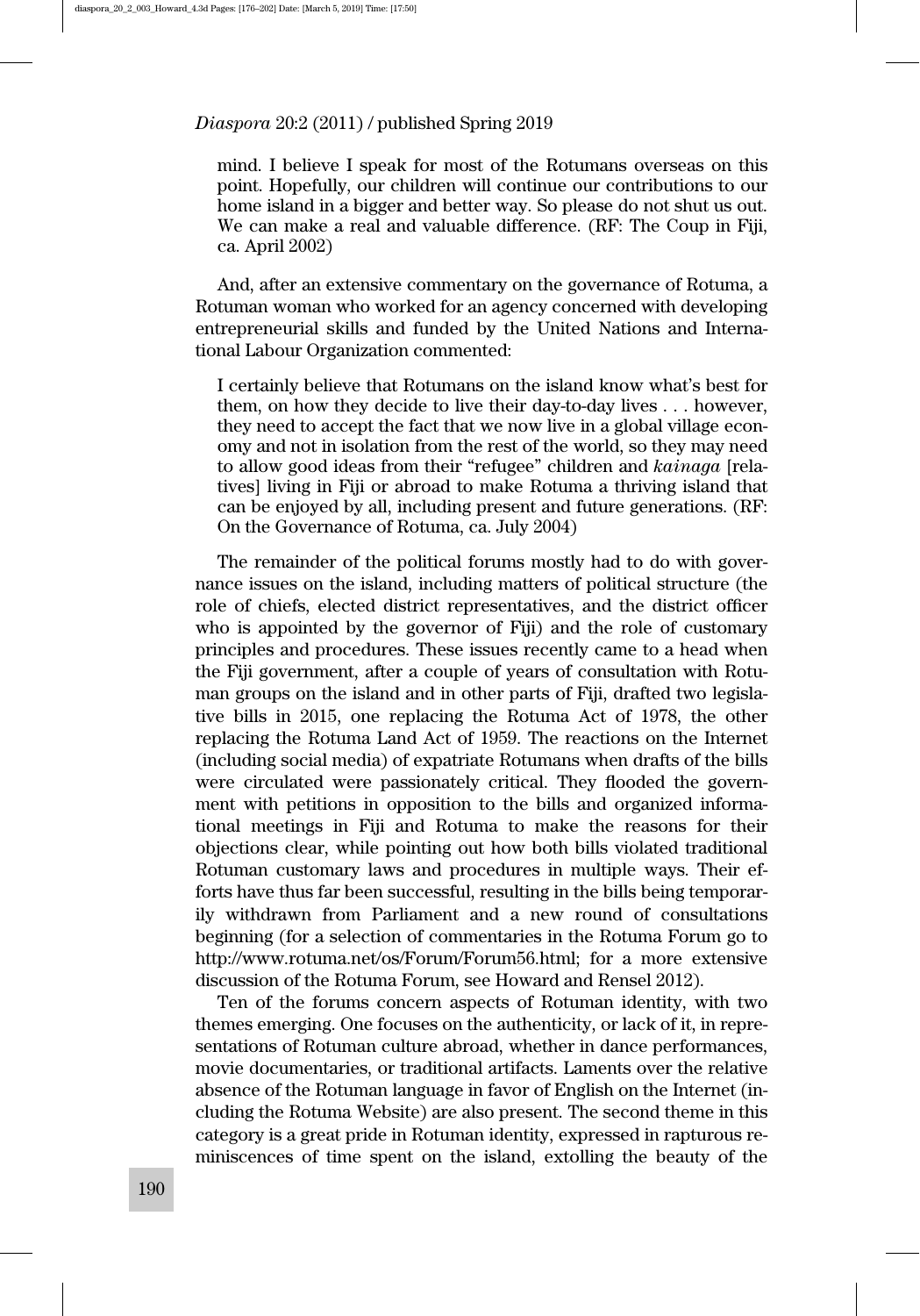island in prose and poetry, and acclaiming the accomplishments of the Rotuman people.

Development issues account for nine forums, including such topics as a need for electrification, which is associated with the problem of providing the island with a regular supply of fuel; with the pros and cons of tourism; and the advantages of developing cottage industries on Rotuma.

The problems emerging from social and economic changes on the island have drawn commentaries in twelve forums regarding environmental degradation, a proliferation of land disputes, shipping and air service irregularities, a lack of markets for produce, drinking among youths, and excessive kava drinking.

What is clear from these postings is that the island of Rotuma has been brought into much sharper focus for a significant segment of Rotumans abroad as a result of the possibilities for communication between expatriates presented by the Internet.

The fourth section of the Web site of relevance to our concerns was an interactive database that allowed users to fill out a form providing information about themselves so that friends and relatives who have lost track of one another could get back in contact. Users were able to provide information about their home district and village on Rotuma, their gender and age, and their parent's names, in addition to current location, and mailing and e-mail addresses. The option of providing additional information about oneself or one's family was also available. The format allowed individuals to modify and update data, and to search for others by using several different criteria. I recently deleted the register from the Web site because Facebook now fulfills the same function more extensively.

The Rotuman case is perhaps unique insofar as no Web sites were created by Rotumans dedicated to promoting discussions or expressing viewpoints, in contrast to other diasporic groups (for examples, see Bernal 2006; Brinkerhoff 2012; Sökefeld 2002). The Rotuma Website therefore served as the sole Internet venue for these purposes until the advent of popular social media.

In an online survey of Rotumans who visited the Web site, Caroline Clark (whose master's thesis, completed in 2005, is titled "The Rotuma Website: Transnational Relations and the Articulation of Cultural Identity") reported:

The response to the website, as articulated through the survey, is positive. Community members that access the website use it as a tool for learning about Rotuman culture and connecting to cultural identity. For some migrant Rotumans, the website is the only form of Pacific Island culture that they know. While the website itself is not a form of culture, it serves a dialogic purpose. There is a circular relationship between the website and the community in that each contributes to the other. As a result, the Rotuma website reflects and recreates Rotuman culture and is thus both conservative and transformative. (Clark 2005, 36)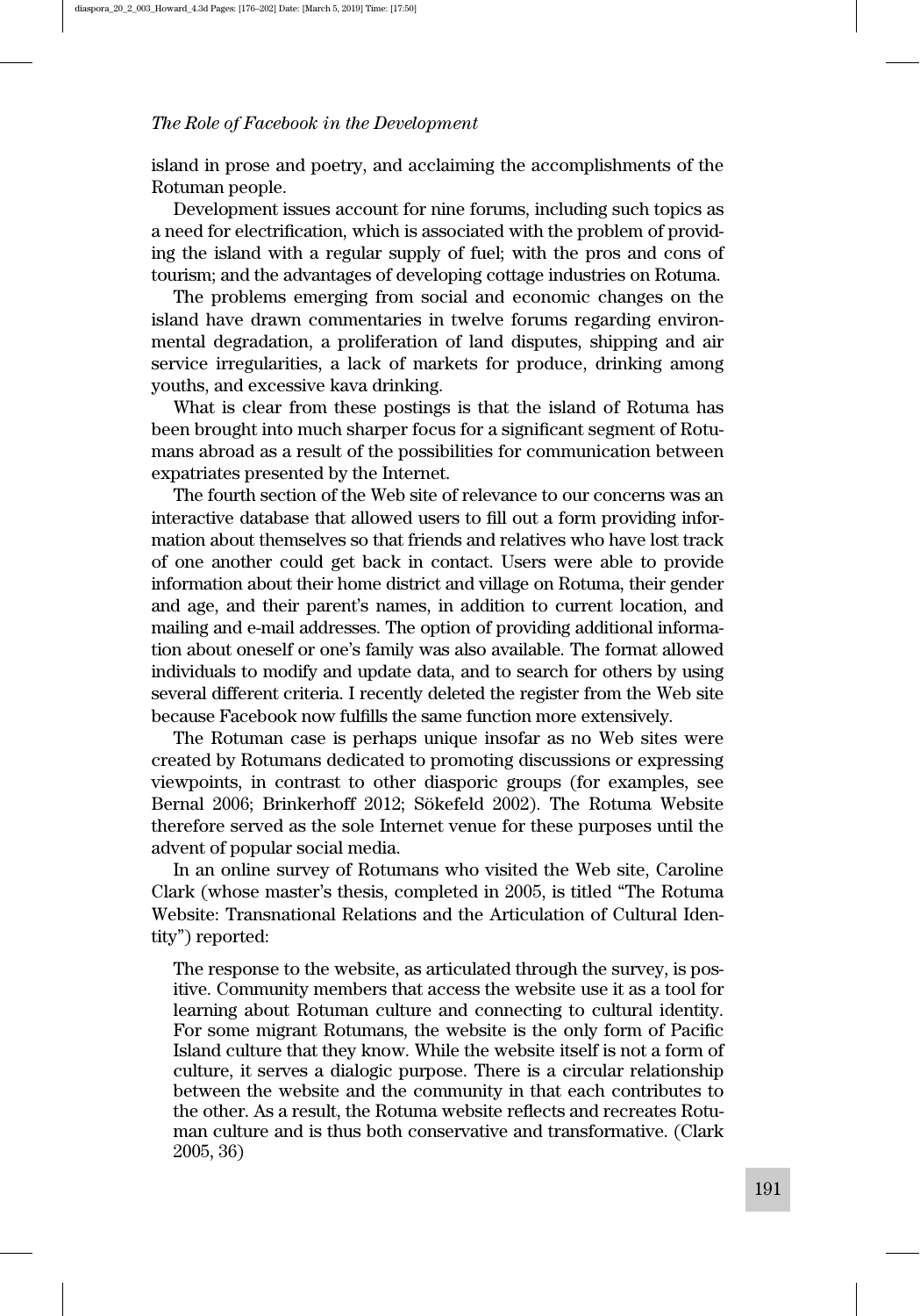#### As one respondent to Clark's survey put it:

The website helps us stay connected with our communities everywhere, and by that we are continually sharing and revisiting the unique experiences that each of us can identify with as being inherently Rotuman. We are able to maintain links with each other through this website, and so are able to feel that we are part of each other's experiences and celebrate and acknowledge that. (Clark 2005, 28)

Clark reported that 90% of her 151 respondents "believe that the website works to preserve Rotuman culture," and that 100% "believe that the website creates and maintains a sense of community among the global Rotuman diaspora" (Clark 2005, 27).

Yet the venue provided by the Rotuma Website has limitations as a vehicle for consolidating grounds for the formation of a global community. Although the Web site has been popular for news and bulletin board messages—getting an average of 300+ visitors a day at its peak relatively few individuals have been regular contributors. The great majority of visitors to the site have been passive participants, and opportunities for interactions between them have been limited. But these limitations were rapidly overcome with the advent of social media.

#### Facebook

Research about Facebook usage is a growing specialization in social science, fueled by the worldwide involvement of a broad band of demographic groups around the globe.<sup>9</sup> Relatively easy access to this wealth of data has already stimulated studies of the online behavior of a wide variety of socially defined categories of Facebook users, including gender (García-Gómez 2013); queers (Atay 2015); teenagers (Boyd 2014); race (Grasmuck, Martin, and Zhao 2009); nationalities (Miller and Slater 2000); and ethnic groups (Boupha et al. 2013). The arena of Internet communication engaged in by immigrant groups has been labeled the "digital diaspora" (Brinkerhoff 2009; Laguerre 2010), in recognition of the fact that people now are able to actively maintain relationships across geographical boundaries on a daily basis, whereas in the past this was not possible.

Soon after Facebook became available to the general public in 2006, Rotumans began signing on, and in the process they formed groups devoted to various purposes (see Howard 2017). This allowed them to make "friends" with individuals around the world without regard for geographical boundaries, and to keep in virtual daily contact. And by joining Rotuman-oriented groups (easily found by doing a search since most such groups included "Rotuma" or "Rotuman" in their group names), individuals were able to affiliate with pre-formed virtual communities of compatriots, depending on common interests, home village or district on Rotuma, schools attended (e.g., Rotuma High School),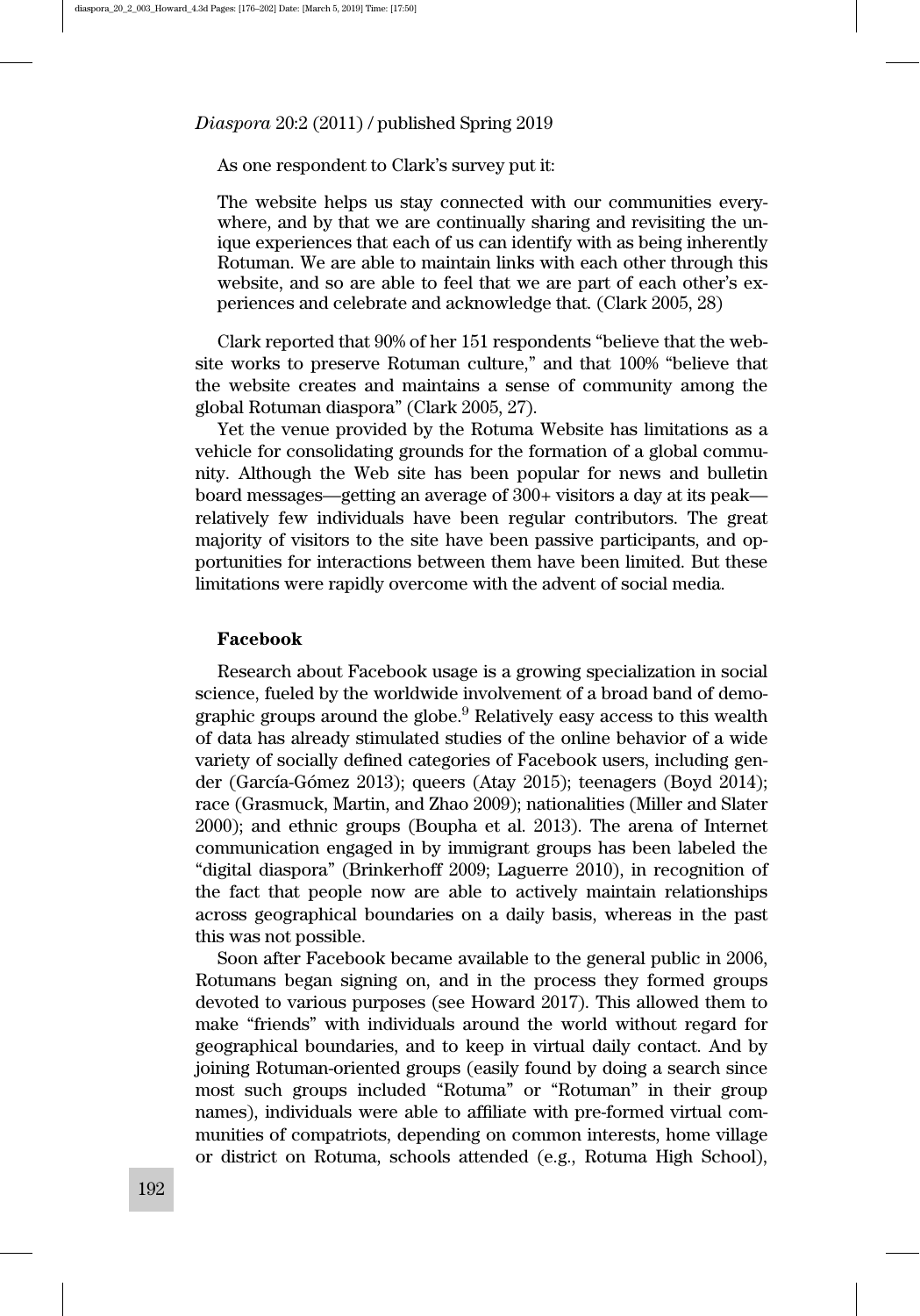religious affiliation, or other criteria. Such virtual communities vary in size from only a few individuals to the most inclusive group, "Rotumans on Facebook," which as of 2 September 2017 had 9,787 members. Although this surely includes a significant number of non-Rotumans, it nevertheless suggests that an amazing proportion of the total Rotuman population is involved. In response to a question in an online survey (see below) regarding how many Rotuman groups they belonged to, respondents were offered four choices: none, 1–5, 6–10, and more than 10. The great majority (94%,  $N = 185$ ) answered 1–5; of the remainder, only 4% answered none and 2% answered 6–10.

As a member of multiple Rotuman groups, most of which are public (open membership), some of which are closed (restricted membership, requiring formal acceptance), and with over 500 Rotuman "friends," I have been following postings, and occasionally posting items myself, for several years now. I have been greatly impressed with the frequency, intensity, and quality of interaction between Rotumans scattered around the globe, in postings, comments to posts, and other indicators of intimacy and sharing that are the hallmark of wellfunctioning, grounded communities (see Howard 2017, for an analysis of the ways and degrees to which Rotumans express their cultural identity in different Facebook contexts).

To explore the significance of the Facebook experience for Rotumans, I initiated an online survey, announced in "Rotumans on Facebook" and on the Rotuma Website, inviting Rotumans to participate. The survey was online for July 2016 and yielded 186 responses. That well over half (66%) of the sample was over age thirty-five suggests to me that older Rotumans have been highly motivated to participate in Facebook because it provides a means otherwise unavailable to them of keeping in regular contact with geographically scattered friends and relatives, a conclusion supported by my experience with their Facebook postings and comments.

Most of the respondents were born either on Rotuma (40%) or in Fiji (49%), with only 11% born elsewhere. Not surprisingly then, the majority of them reported that they were either fluent in the Rotuman language (57%) or could converse in Rotuman moderately well (23%), with the remainder claiming to mostly understand spoken Rotuman (6%) or to know some words and songs in Rotuman (12%). Only two individuals reported not knowing the language at all.

The countries in which individuals answered the survey were not reported by the respondents but were included in the database (a spreadsheet) supplied by the survey provider. It gives a pretty good idea of the distribution of Rotumans around the world. Given the 179 records for which there were data, the distribution is as follows: Fiji, 55; Australia, 45; New Zealand, 26; United States, 21; Japan, 11; Canada, 8; Great Britain, 7; United Arab Emirates, 2; Brazil, 1; Vietnam, 1; Western Samoa, 1; and South Africa, 1.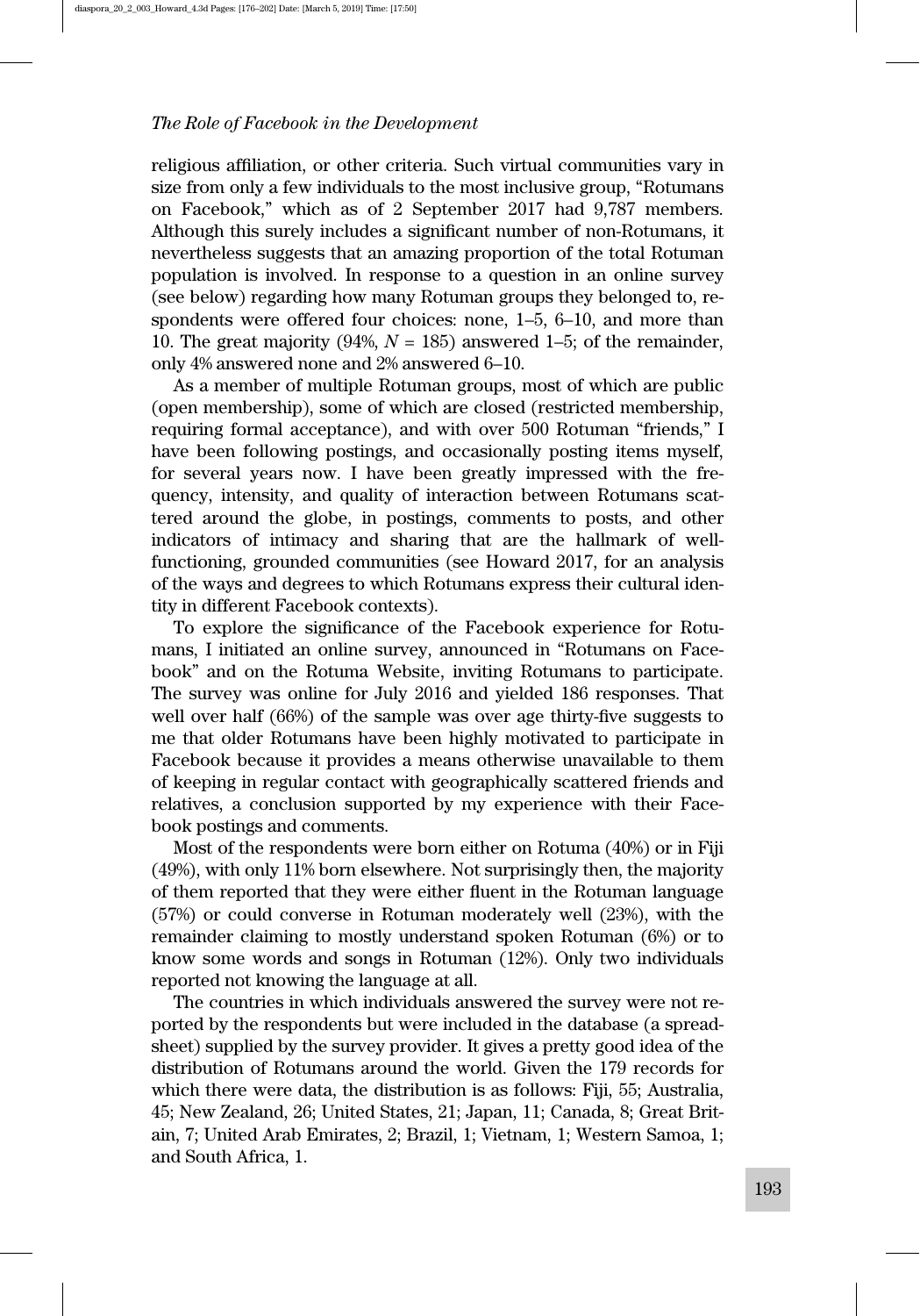The number of "friends" reported ranged from 12 to 4,000, with a median of around 265 (based on 137 reports; others didn't offer figures but gave answers like "many," "lots," "tons," and "not sure.") In a separate study of Rotuman Facebook usage in which I gleaned friendship data from individual Facebook profiles, the median number of friends was a much higher 593 (Howard 2017). Asked what proportion of their friends on Facebook were Rotuman, 35% answered "most of my friends"; 33%, "about half of my friends"; and 32%, "fewer than half of my friends."

To gain an idea of respondents' levels of engagement, I posed a set of questions. To the question "How often do you post something on Facebook?" five alternatives were offered: almost every day (11%), several times a week (19%), about once a week (22%), a few times a month (30%), and hardly ever (18%),  $N = 184$ . With regard to comments on other people's Facebook postings, the frequency was somewhat greater, with 24% answering almost every day; 31%, several times a week; 16%, about once a week; 16%, a few times a month; and 13%, hardly ever. And when asked how often they "liked" a posting on Facebook, the frequency not surprisingly (because it is a more passive form of participation) was greater still, with 45% answering almost every day; 33%, several times a week; 6%, about once a week; 11%, a few times a month; and 5%, hardly ever. See Table 1 for a summary.

To gain a sense of how participation in Facebook has affected the networks of friends and relatives of respondents, I posed the following two questions: "How much would you say your participation in Facebook has affected the size of your network of relatives (kainaga)?" and "How much would you say your participation in Facebook has affected the size of your network of friends (kaumane'aga)?" The term kaumane'aga refers specifically to friends, or more literally to "playmates" as opposed to relatives. The responses to these questions are in Table 2.

Clearly then, the great majority of respondents felt that their networks of both friends and relatives had been expanded by their participation in Facebook, and although there's no way of knowing from these data what proportion of their co-members were in countries other than their own, we can safely surmise that these networks were largely transnational.

The final item in my survey asked, "In your own words, in what ways would you say being on Facebook has affected your life?" Of the 186

|  | Table 1. Frequency of Facebook Participation |
|--|----------------------------------------------|
|--|----------------------------------------------|

|          | Almost<br>Every<br>Dav | Several<br>Times a<br>Week | About<br>Once a<br>Week | <b>A Few</b><br>Times a<br>Month | <b>Hardly</b><br>Ever | Totals     |
|----------|------------------------|----------------------------|-------------------------|----------------------------------|-----------------------|------------|
| Postings | 20 (11%)               | 35 (19%)                   | 40 (22%)                | 55 (30%)                         | 34 (18%)              | 184 (100%) |
| Comments | 43 (24%)               | 56 (31%)                   | 29 (16%)                | 30 (16%)                         | 24 (13%)              | 182 (100%) |
| Likes    | 83 (45%)               | 60 (33%)                   | 11 (6%)                 | 21 (11%)                         | 9(5%)                 | 184 (100%) |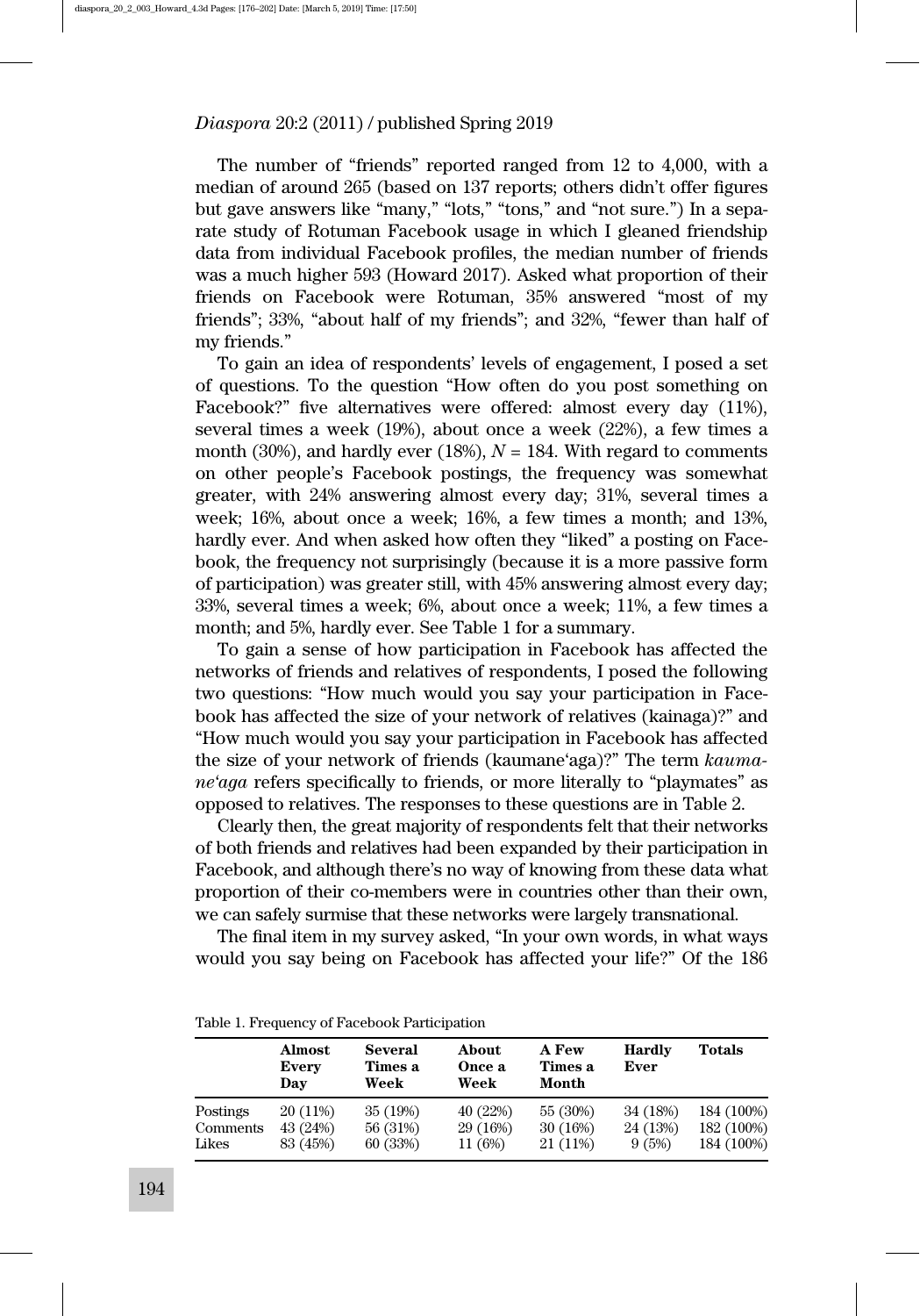|           | <b>Increased It</b><br>Greatly | <b>Increased It</b><br>Somewhat | <b>Not Much</b><br><b>Effect</b> | Totals     |
|-----------|--------------------------------|---------------------------------|----------------------------------|------------|
| Friends   | 72 (40%)                       | 71(39%)                         | 37 (21%)                         | 180 (100%) |
| Relatives | 84 (46%)                       | 68 (37%)                        | 30 (16%)                         | 182 (99%)  |

Table 2. Effect of Facebook Participation on Size of Personal Networks

respondents, 157 offered comments, which I have categorized for analysis in Table 3. Many of the comments bridged two or more categories so the totals in Table 3 add up to more than the number of commenters.

Keeping in touch with friends and relatives is the dominant effect alluded to by respondents. They often added remarks concerning the ability to keep up with news of Rotumans around the world and the ability to share photos and videos. Some characteristic examples follow (copied verbatim, including spellings and capitalization):

- 1. Being on Facebook gives me a chance to be connected daily to my kainaga [relatives] all around the world. I get to see my nieces and nephews grow up through pictures and videos which I would not get to see otherwise unless visiting Fiji/rotuma. The access to language, music, dance, and current events has blown up with social media as well where I can not only see these things on my page but easily connect with others through comments. I've befriended disconnected family and friends from my childhood in rotuma and met them years later when I visited Fiji all thanks to Facebook. It broadens my rotuman community by taking away the limitations of location.
- 2. Facebook lets me connect with friends and family but especially cousins and relatives who are staying abroad. Rather than having to wait for the next family function or a reunion (which happens in

| Comment                                     | <b>Number of Comments</b> |
|---------------------------------------------|---------------------------|
| Keeping in touch with friends and relatives | 105                       |
| Keeping up with news                        | 39                        |
| Sharing photos and videos                   | 19                        |
| Sharing cultural knowledge                  | 15                        |
| Being informed of Rotuman issues            | 11                        |
| Reinforcing Rotuman identity                | 10                        |
| Using Rotuman language                      | 6                         |
| Useful in planning events                   | 5                         |
| Entertainment, relaxation                   | 3                         |
| Value for business                          |                           |
| No or not much effect on life               | 13                        |
| Big impact                                  | 5                         |
| Positive impact                             | 6                         |
| Negative aspect (gossip, nasty comments)    | 8                         |
| Time consuming                              | 15                        |
| No comment                                  | 29                        |

Table 3. Effects of Facebook on Lives of Respondents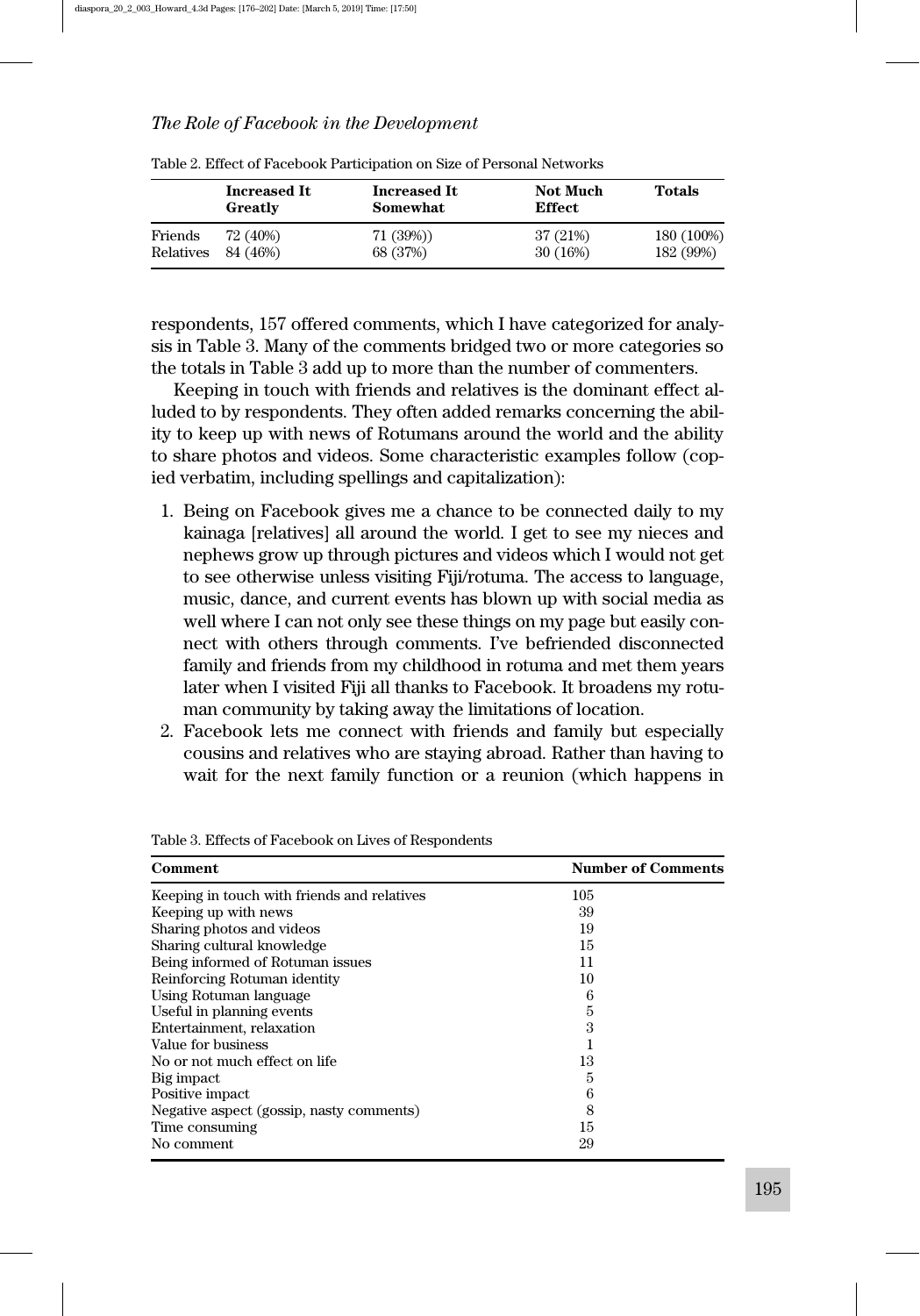years), one can just chat with a relative or a cousin on Facebook and update each other on whats happening. FB is also a great place to be in a forum of discussion on issues that affect our island and its people.

- 3. It has allowed me to connect with other Rotumans around the world and stay connected to their daily lives. It has brought a closer sense of identity and had been a great way to educate my friends on where I come from.
- 4. In a more exciting way I would say FB has made my life more connected with friends, relatives, and the wider Rotuman community, as well as the current affairs of other places worldwide. FB has enabled me to reach out to the world of people especially friends almost daily. It has somewhat become almost like a new essential element to my life where it has kept your network of friends and relatives close by and closer to you on a daily basis.

In addition to keeping in touch with friends and relatives, 15 respondents mentioned the importance of Facebook for keeping informed about issues of concern to the Rotuman people. As one respondent put it:

5. I didn't really have much to do with or cared much about Facebook until the conversations regarding the "extinct and dying" (urrgh hate these words) stat $\equiv$  f the Rotuman language and the Rotuma Land Bills 6 and 7 [si $\sqrt{3}$  surfaced. These conversations and events were catalytically responsible for my increased participation on FB. I suddenly found myself paying more attention to Rotuman issues—reading more about Rotuma, reading more about Rotuman language issues, reading more about indigenous issues and research, writing more, studying how people were using written Rotuman on the net and yes, on more than one occasion, voicing strong opinions and arguing with others about the Bills and other issues about Rotuma that I felt and continue to feel very passionately about. I was suddenly thrust into this heightened awareness of "Rotumaness." Often, I have wondered if "living overseas" has played a part too. Would my participation on FB and interest in Rotuman issues have been different, i.e. lesser, if I were living in Rotuma or Fiji instead?

The conversations around the status of the Rotuman language on RoFB [Rotumans on Facebook] has created new conversations about Rotuman language learning in our home. It has pushed us to be proactive. This has got to be a good thing.

Pride in Rotuman identity and being informed about issues of concern to the Rotuman people was the theme of some comments:

6. Being proud of who I am. My culture is my identity

Reading the achievements of my people—fellow rotumans makes me proud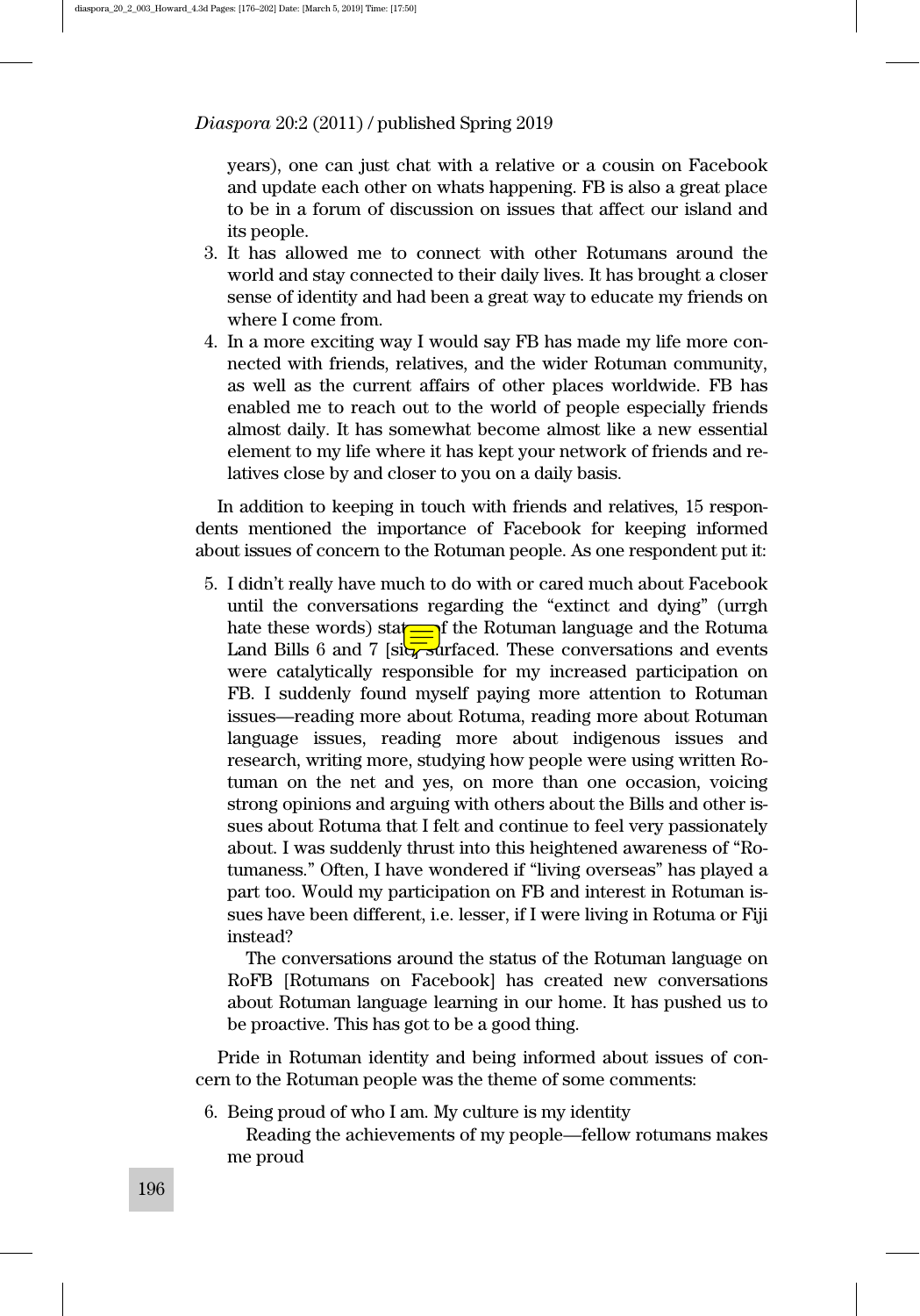7. Confirms my identity as a rotuman . . . and feels proud about it

However, ambivalence was present in eight of the comments, with the negative aspects of unfettered communication highlighted:

- 8. The great thing about Facebook is that being away from Fiji, I find that keeping up with events back home is much easier and up to date through facebook. Through the message App on facebook which allows facetime calls, you can participate in events within the kainaga in real time. Unfortunately there is also a downside to it. Being easy to contact however far away you are, and being abroad you are constantly asked to send money back home. Another downside is the gossiping becomes more wide spread and nasty as the gossip can remain anonymous.
- 9. I think that being linked with other Rotumans on facebook allows me to truly appreciate the uniqueness of our culture. It also makes me want to visit Rotuma as I have not been before. However it does have some negative effects—some Rotumans are quite vocal about other Rotumans who do not speak the language. I am very proud of my Rotuman culture and although I do not speak it fluently, I class myself as a Rotuman. Others do not feel the same which can make people like myself feel disconnected or classed as a "second-rate Rotuman."

Another negative, mentioned by 15 respondents, was the time spent on Facebook. For example:

- 10. It has enabled me to converse and keep in touch with my friends and family abroad, thus it has helped ease my homesickness. I am also able to write in Rotuman and that makes me really happy! :) On the bad side, I think I spent too much time on facebook and need to limit myself.
- 11. Positive and negative.

You keep in touch with family when you need to but then you get drawn to other people's page for no particular reason and you eventually waste time. The human aspect or factor is totally removed be coz you can only bring yourself to communicate on a device and not in person.

Only 13 of the 157 respondents who commented stated that Facebook either had no or little effect on their lives.

To be sure, Facebook is not the only medium by which friends and relatives communicate with one another. In response to a question concerning what other media they used to keep in touch, all but five respondents mentioned such additional media as telephone calls (82%), e-mail (76%), Skype (51%), Twitter (10%), and other (21%). Among the "other" media were Instagram, Messenger (texting), Facetime, LinkedIn, and Viber.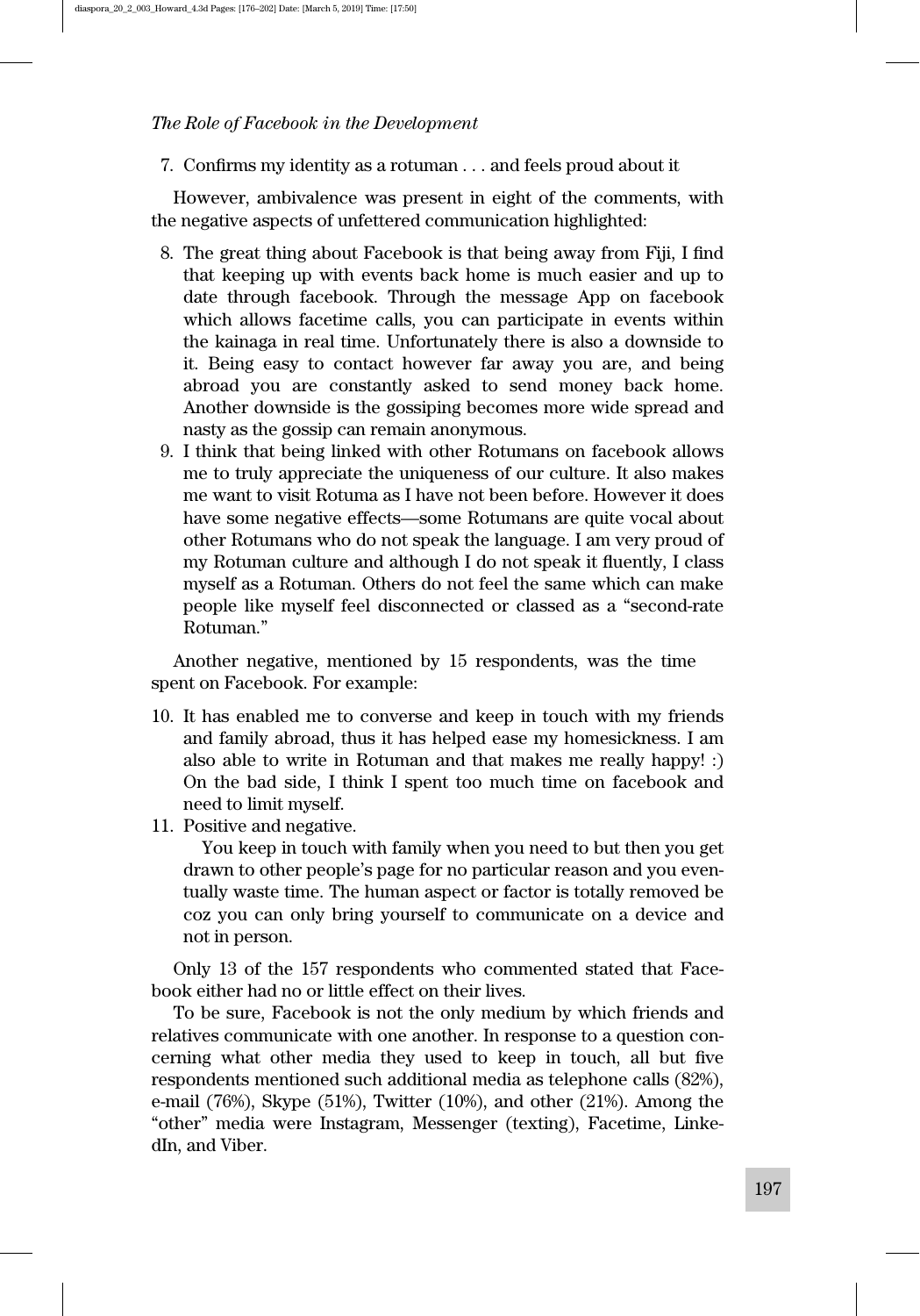#### Conclusion

From a conceptual standpoint, the current Rotuman situation has much in common with that of the Alevis, a persecuted religious group that originated in Anatolia (now Turkey), as presented by Martin Sökefeld (2002). Following an illuminating discussion of the concepts of "virtual community" and "virtual diaspora," Sökefeld concludes that:

at the level of online representation, Alevism appears rather as a non-diaspora—a virtual non-diaspora—of a cultural/religious community that in virtual space is not fractured, divided, and constrained by physical distance and separation, by diverse political contexts, by not being there. The technical universe of cyberspace creates an illusion of oneness . . . the Alevi community is certainly recreated or reimagined in cyberspace as a unified community that is anchored in physical space in Turkey. (113)

Likewise, Facebook has provided Rotumans scattered around the world the wherewithal to communicate on a regular basis with one another, to share news and visuals, to express opinions on issues of common concern, and to enhance their sense of Rotumanness, which is the hallmark of grounded communities. Furthermore, enhanced communication has increased visits, reunions (often on the island of Rotuma), and the sharing and exchanging of physical resources transnationally.

If we define community as a body of persons who share a common history and have common social, economic, and political interests, then it is fair to say that a transnational Rotuman community has come into existence. It is a community whose focal point is the island itself, in which membership depends on, to some extent at least, an interest in Rotuman history, language, and culture. More importantly, it is a community defined by a common interest in one another's lives by virtue of kinship, marriage, friendship, or shared experience. Most people with attachments to the island want to stay in touch with friends and relatives; they want to share news and stay informed of what's going on in Rotuma and in overseas enclaves where they have kin, schoolmates, or friends.

As a result I now find myself referring to the global Rotuman community, rather than to diasporic Rotumans. It is an "imagined community" in Benedict Anderson's (1983) sense to be sure, but as Etienne Balibar has cogently argued, "Every social community reproduced by the functioning of institutions is imaginary, that is to say, it is based on the projection of individual existence into the weft of a collective narrative, on the recognition of a common name and on traditions lived as the trace of an immemorial past (even when they have been fabricated and inculcated in the recent past)" (1990, 346; original emphasis).

So, although in one sense—that of the dispersion process itself—I can still comfortably use the phrase Rotuman diaspora, I am much less comfortable using the term in reference to the dispersed transnational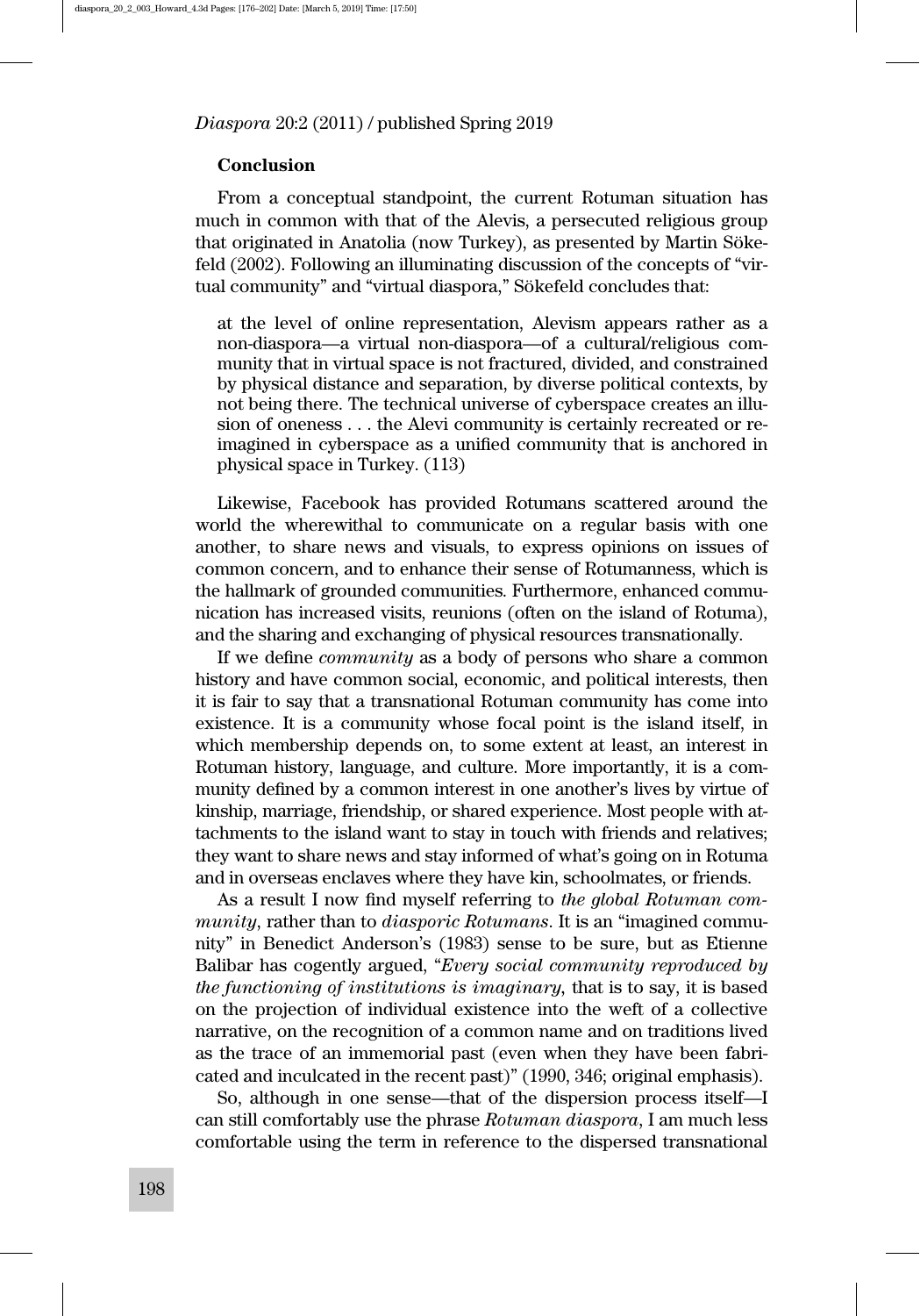population of Rotumans, especially given much of the denotative and connotative baggage associated with the concept. Instead, I am inclined to argue that what once could plausibly be considered a diasporic Rotuman population is now, in large measure because of Facebook, a diaspora no more.<sup>10</sup>

Alan Howard is professor emeritus of anthropology at the University of Hawai'i–Mānoa. He has been doing research on Rotuma and among Rotumans in diaspora since 1959. Since retiring in 1999, he has managed the Rotuma Website, which he created in 1996. Along with his wife, Jan Rensel, he published Island Legacy: A History of the Rotuman People in 2007 and numerous articles pertaining to the life experiences of the Rotuman people on their home island and abroad.

#### Notes

1. This section draws heavily on previously published articles dealing with a history of Rotuman outmigration, including Howard (1961, 1995).

2. There is compelling evidence that Rotumans were sailing all over and thus were involved in a de facto migration before European intrusion.

3. For example, in a study of Rotuman migrants in the Sydney area, Seferosa Michael estimated that "70–80% of all migration to Australia has been the result of marriage to non-Rotuman spouses, most of whom were Australian citizens" (1991, 8–9). And in a survey we conducted among Rotumans in New Zealand in 1994, we found that of the seventy-four Rotuman women for whom we had marital information, forty were married to or had been married to European New Zealanders (Pakeha); fifteen, to Rotuman or part-Rotuman men; sixteen, to other Polynesians (including Fijians or part-Fijians); two, to Indians; and one, to a Chinese man. Of the thirty-six Rotuman men in our survey, fourteen were married to Pakeha women; ten, to Rotumans; and twelve, to other Islanders. Rotumans who were married to Rotumans or part-Rotumans accounted for only 23% of the New Zealand couples we identified (Rensel and Howard 2014).

4. Insofar as the concept of diaspora applies to the Rotuman case, it also corresponds to the "atopic mode," as defined by Stéphane Dufoix:

This is a transstate mode, but it does not seek to acquire a physical territory. It refers to a way of being in the world between states that is built around a common origin, ethnicity, or religion that does not reduce one to being a subject of a host country. This identity is best expressed in dispersion itself. It presents two aspects that Emmanuel Ma Mung considers to be the main criteria of a "diaspora": multipolarity—a presence in several countries—and interpolarity, the existence of links between the poles. This is a space of more than a place, a geography with no other territory than the space described by the networks. It is a territory without terrain. (2008, 63)

5. One does not have to be ethnically Rotuman to participate in—to be a member of—a Rotuman community. Indeed, some of the most active members of Rotuman communities abroad are the Caucasian and Hawaiian spouses of Rotumans. As long as they engage in the process of cultural bonding by participating in prescribed activities (e.g., dances, feasts, meetings), they are welcomed. It is the commitment to cultural sharing rather than ethnicity that determines membership.

6. Portions of this section draw on an earlier account in Howard (1999).

7. I thought of this as a kind of repatriation project, since most of what had been written about Rotuma was relatively inaccessible, stashed away in remote libraries and archives.

8. Rotuman has been written in three different orthographies: one devised by early English Methodist missionaries, one by French Roman Catholics, and one by Churchward. The early Methodist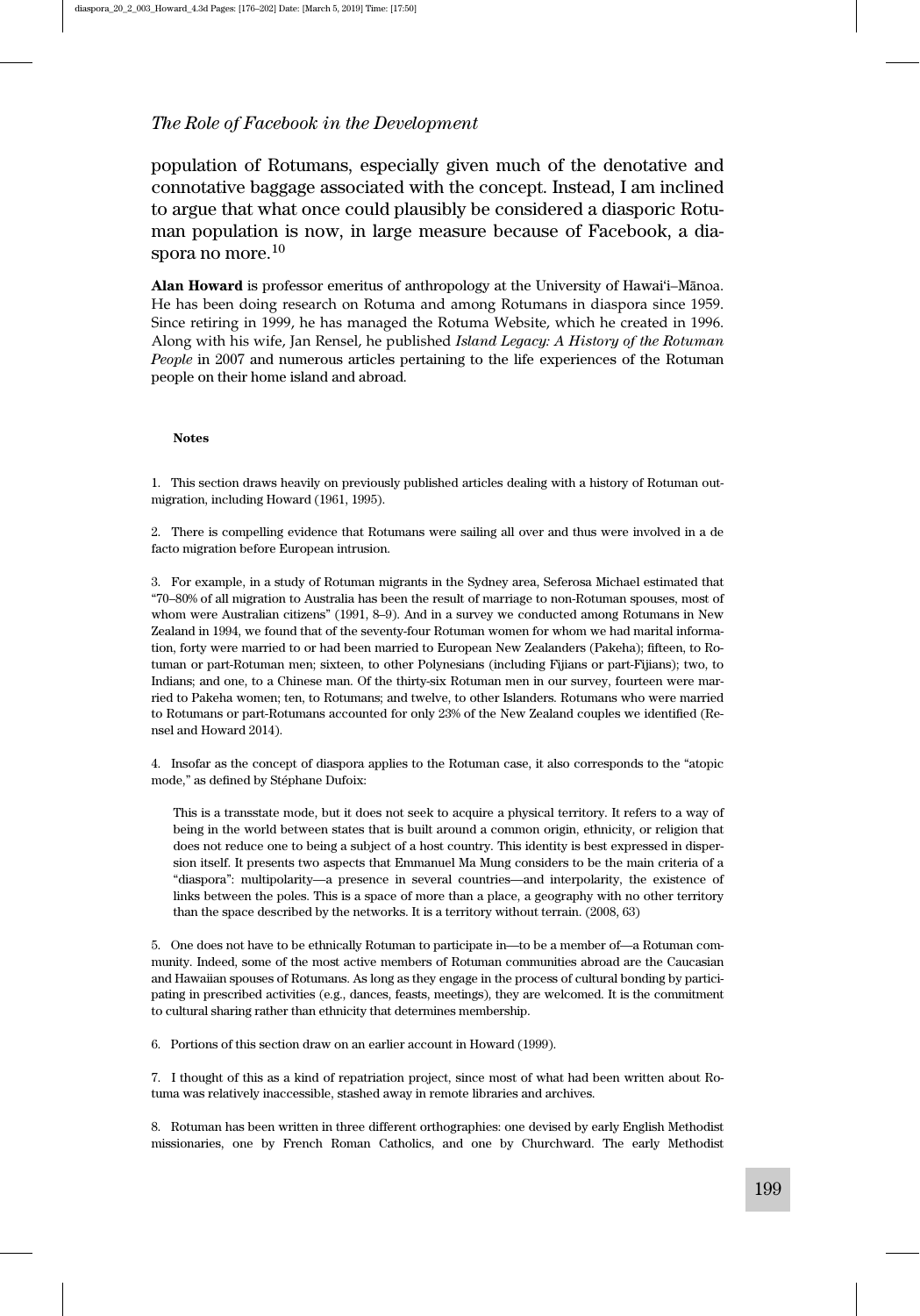orthography is rarely used nowadays. Most Methodists use the Churchward orthography, which is taught in schools. Catholics still use the French-based orthography primarily, although Churchward's orthography has gained increased acceptance, albeit in a modified form. In addition to umlauts over a,  $o$ , and  $u$ , Churchward uses a single dot under the  $a$  to designate a sound between  $a$  and  $o$ , and a single dot over the  $a$  to designate a sound between  $a$  and  $e$ . He also uses macrons (dashes) over vowels to indicate lengthening. Rotumans generally omit these diacritics in informal writing and on Internet postings.

9. In their comprehensive review of Facebook research in the social sciences, published in 2012, Wilson, Gosling, and Graham identified 412 relevant articles, which they sorted into five categories corresponding to five broad questions: (a) Who is using Facebook and what are users doing while on Facebook? (b) Why do people use Facebook? (c) How are people presenting themselves on Facebook? (d) How is Facebook affecting relationships among groups and individuals? And (e) why are people disclosing personal information on Facebook despite potential risks?

10. In writing this paper I have assumed that readers of this journal are generally unfamiliar with the Rotuman case and am therefore taking the liberty of including information and analyses I have preh several previous publications that are relevant to the conversations that have taken place in the *journal* since its inception.

#### References

Adler, Peter. 1998. "Beyond Cul $\frac{d}{dx}$  dentity: Reflections on Multiculturalism." In *Basic Concepts of* Intercultural Communication, ed. Milton Bennett, 225-46. Boston: Nicholas Brealey Publishing.

Anderson, Benedict. 1983. Imagined Communities. London, UK: Verso.

Atay, Ahmet. 2015. Globalization's Impact on Cultural Identity Formation: Queer Diasporic Males in Cyberspace. London, UK: Lexington Books.

Balibar, Etienne. 1990. "The Nation Form." Review 13 (3): 329–61.

Bennett, George. 1831. "A Recent Visit to Several of the Polynesian Islands." United Service Journal 33:198–202, 473–82.

Bernal, Victoria. 2006. "Diaspora, Cyberspace and Political Imagination: The Eritrean Diaspora Online." Global Networks 6 (2): 161–79. https://doi.org/10.1111/j.1471-0374.2006.00139.x.

Boupha, Sitthivorada, Ashley D. Grisso, John Morris, Lynne M. Webb, and Monica Zakeri. 2013. "How College Students Display Ethnic Identity on Facebook." In Race/Gender/Class/Media 3.0: Considering Diversity across Content, Audiences and Production, edited by Rebecca Ann Lind, 107–12. Boston: Pearson.

Boyd, Danah. 2014. It's Complicated: The Social Lives of Networked Teens. New Haven, CT: Yale University Press.

Brinkerhoff, Jennifer M. 2009. Digital Diasporas: Identity and Transnational Engagement. Cambridge, UK: Cambridge University Press.

Brinkerhoff, Jennifer M. 2012. "Digital Diasporas' Challenge to Traditional Power: The Case of Tibetboard." Review of International Studies 38 (1): 77–95. https://doi.org/10.1017/S0260210510001737.

Clark, Caroline Ann. 2005. "The Rotuma Website: Transnational Relations and the Articulation of Cultural Identity." MA thesis in anthropology, University of British Columbia.

Clifford, James. 1994. "Diasporas." Cultural Anthropology 9 (3): 302–38. https://doi.org/10.1525/ can.1994.9.3.02a00040.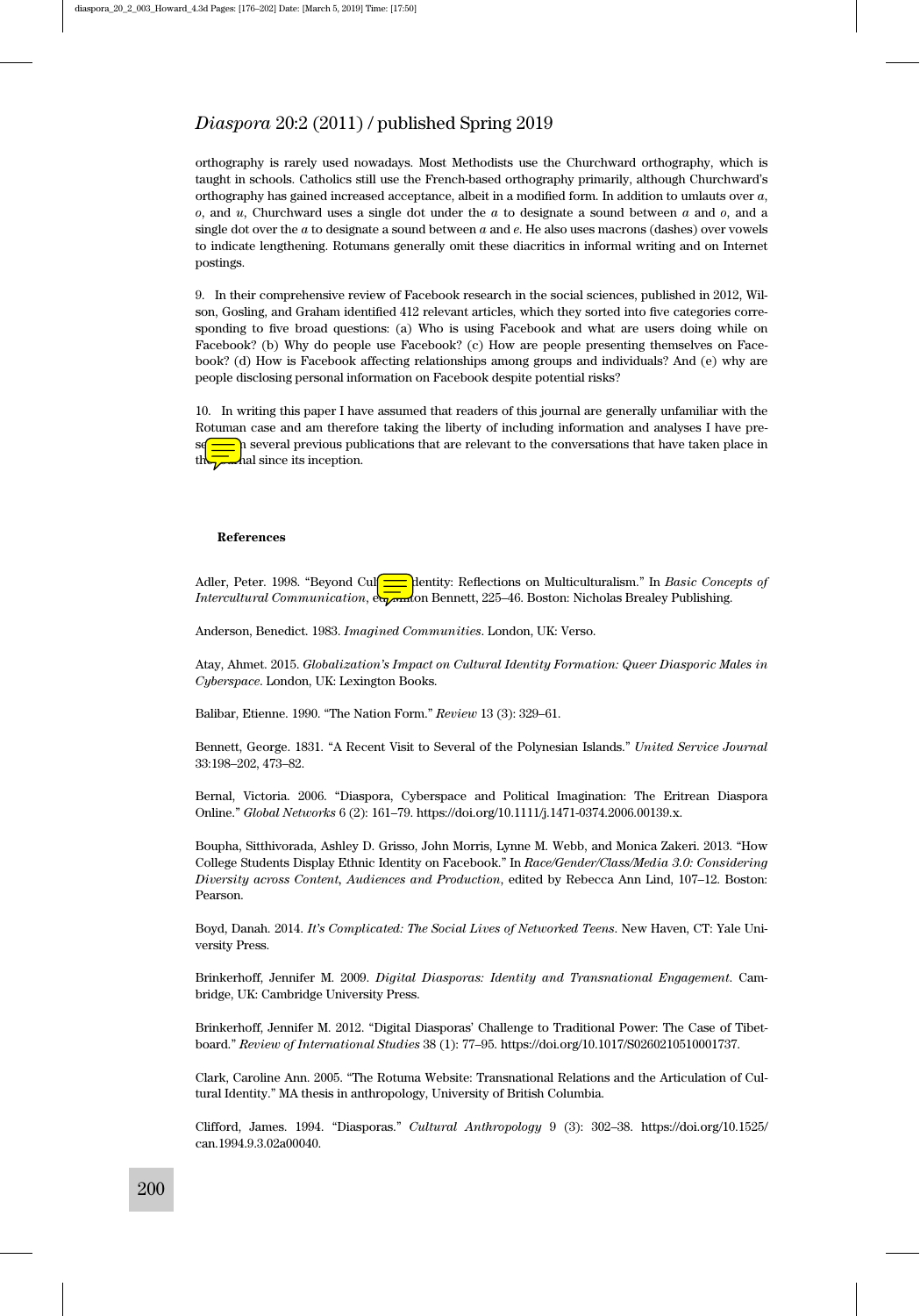Connor, Walter. 1986. "The Impact of Homelands Upon Diasporas." In Modern Diasporas in International Politics, 16–46. New York: St. Martin's.

Dufoix, Stéphane. 2008. Diasporas. Oakland: University of California Press.

Fletcher, William. 1870. The Wesleyan Missionary Notices, no. 13, vol. 3. Sidney: Australian Wesleyan Methodist Conference.

Forbes, Litton. 1875. Two Years in Fiji. London: Longmans, Green, and Co.

García-Gómez, Antonio. 2013. "Technoself-Presentation on Social Networks: A Gender-Based Approach." In Handbook of Research on Technoself: Identity in a Technological Society, edited by Rocci Luppicini, 382–98. Hershey, PA: IGI Global.

Grasmuck, Sherri, Jason Martin, and Shanyang Zhao. 2009. "Ethno-Racial Displays on Facebook." Journal of Computer-Mediated Communication 15 (1): 158–88.

Hall, Stuart. 1990. "Cultural Identity and Diaspora." In Identity: Community, Culture, Difference, edited by Jonathan Rutherford, 222–37. London, UK: Lawrence & Wishart.

Howard, Alan. 1961. "Rotuma as a Hinterland Community." Journal of the Polynesian Society 70 (3): 272–99.

Howard, Alan. 1966. "Plasticity, Achievement and Adaptation in Developing Economies." Human Organization 25 (4): 265–72.

Howard, Alan. 1995. "Rotuman Seafaring in Historical Perspective." In Seafaring in the Contemporary Pacific Islands, edited by Richard Feinberg, 114–43. DeKalb: Northern Illinois University Press.

Howard, Alan. 1999. "Pacific-Based Virtual Communities: Rotuma on the World Wide Web." The Contemporary Pacific 11 (1): 160–75.

Howard, Alan. 2017. "Being Rotuman on the Internet." Pacific Studies 40 (3): 373–407.

Howard, Alan, and Irwin Howard. 1977. "Rotumans in Fiji: The Genesis of an Ethnic Group." In Exiles and Migrants in Oceania, edited by Michael D. Lieber, 161–94. ASAO Monograph 5. Honolulu: University of Hawai'i Press.

Howard, Alan, and Jan Rensel. 2001. "Where Has Rotuman Culture Gone? And What Is It Doing There?" Pacific Studies 24 (1/2): 63–88.

Howard, Alan, and Jan Rensel. 2012. "Issues of Concern to Rotumans Abroad: A View from the Rotuma Website." In Pacific Islands Diaspora, Identity, and Incorporation, edited by Jan Rensel and Alan Howard. Special issue, Pacific Studies 35 (1/2): 144–83.

Laguerre, Michel S. 2010. "Digital Diaspora: Definition and Models." In Diasporas in the New Media Age: Identity, Politics, and Community, edited by Andoni Alonso and Pedro J. Oiarzabal, 49–64. Reno: University of Nevada Press.

Marotta, Vince. 2011. "Hybrid Identities in a Globalised World." In Public Sociology: An Introduction to Australian Society, edited by John Germov and Marilyn Poole, 188–204. Crows Nest, NSW: Allen & Unwin.

Michael, Seferosa. 1991. Rotuman Migration and Settlement in Sydney. Sydney, Australia: Department of Immigration, Local Government and Ethnic Affairs.

Miller, Daniel, and Don Slater. 2000. The Internet: An Ethnographic Approach. Oxford, UK: Berg.

Rensel, Jan, and Alan Howard. 2014. "Rotumans in Australia and New Zealand: The Problem of Community Formation." Journal of New Zealand & Pacific Studies 2 (2): 191–203. https://doi.org/10.1386/ nzps.2.2.191\_1.